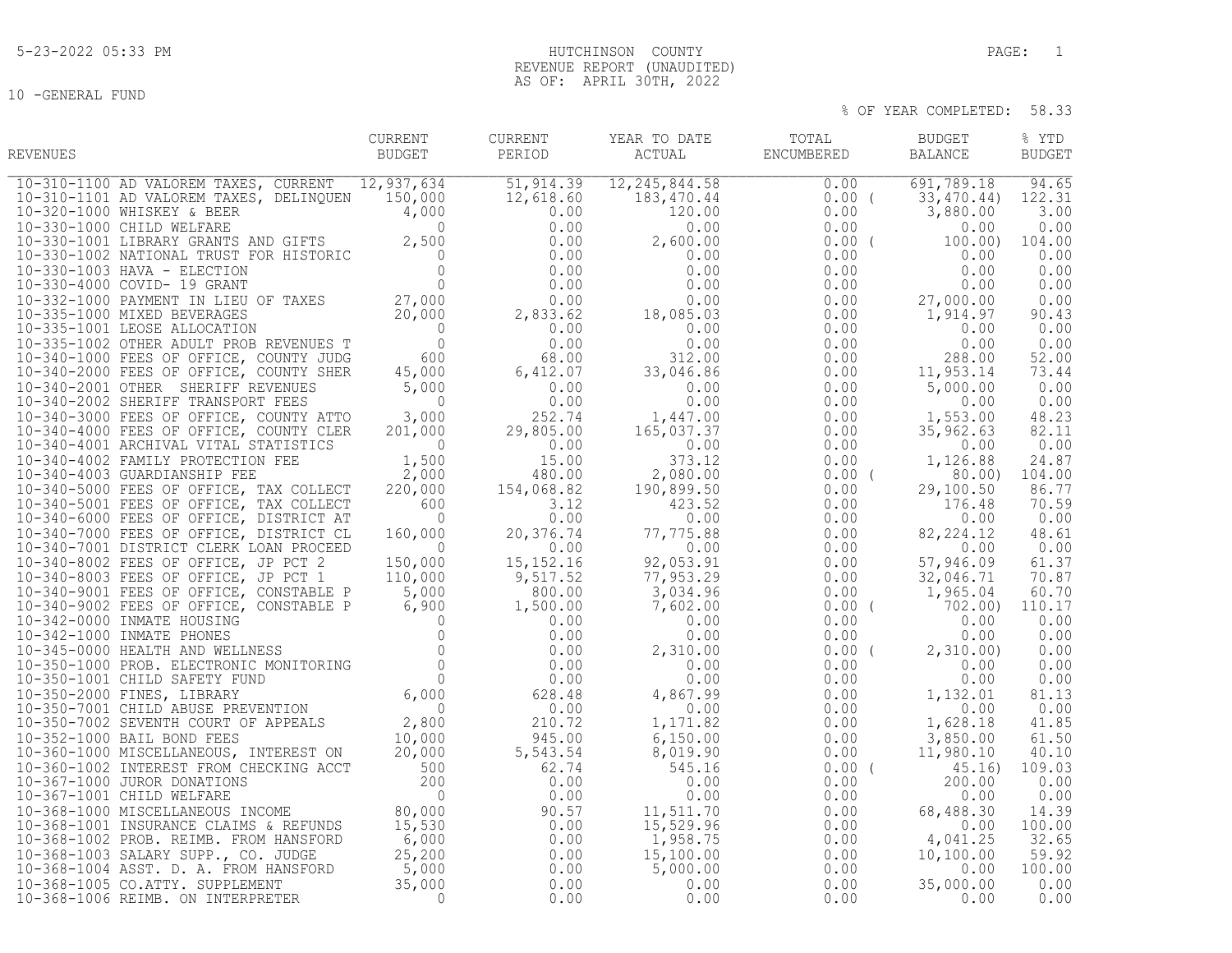10 -GENERAL FUND

# REVENUE REPORT (UNAUDITED) AS OF: APRIL 30TH, 2022

| REVENUES                                                                                                                                                   | <b>CURRENT</b><br>BUDGET | CURRENT<br>PERIOD                  | YEAR TO DATE<br>ACTUAL                | TOTAL<br>ENCUMBERED          | BUDGET<br><b>BALANCE</b>                     | % YTD<br><b>BUDGET</b>         |
|------------------------------------------------------------------------------------------------------------------------------------------------------------|--------------------------|------------------------------------|---------------------------------------|------------------------------|----------------------------------------------|--------------------------------|
| 10-368-1007 SAVNS-VINE D.A.<br>10-368-2000 GRANTS TO JUVENILE PROBATTI<br>10-368-2001 UPKEEP ON DOME (OTHER ENTIT<br>10-368-2002 SALARY CONTINUATION       | 8,013                    | 0.00<br>0.00<br>0.00<br>0.00       | 5,979.16<br>0.00<br>0.00<br>0.00      | 0.00<br>0.00<br>0.00<br>0.00 | 2,033.84<br>0.00<br>0.00<br>0.00             | 74.62<br>0.00<br>0.00<br>0.00  |
| 10-370-1000 MISCELLANEOUS, HANGAR RENT<br>10-370-1001 CLUB ROOM & DOME<br>10-370-4001 RETIRED EMPLOYEES & OTHER G<br>10-370-6050 ON SITE SEWAGE INSPECTION | 80,000<br>5,000          | 0.00<br>0.00<br>3,709.70<br>675.00 | 0.00<br>0.00<br>36,782.47<br>3,875.00 | 0.00<br>0.00<br>0.00<br>0.00 | 0.00<br>0.00<br>43, 217.53<br>1,125.00       | 0.00<br>0.00<br>45.98<br>77.50 |
| 10-370-7000 TEXAS DEPT. OF TRANSPORTATI<br>10-371-1000 DONATIONS<br>10-390-0000 TRANSFERS                                                                  | 4,171                    | 45,619.40<br>0.00<br>0.00          | 45,619.40<br>250.00<br>270,809.81     | 0.00<br>0.00<br>$0.00$ (     | 45,619.40)<br>250.00)<br>266,638.79)6,492.65 | 0.00<br>0.00                   |
| TOTAL REVENUE                                                                                                                                              | 14, 355, 148             | 363,302.93                         | 13,537,640.58                         | 0.00                         | 817,507.16                                   | 94.31                          |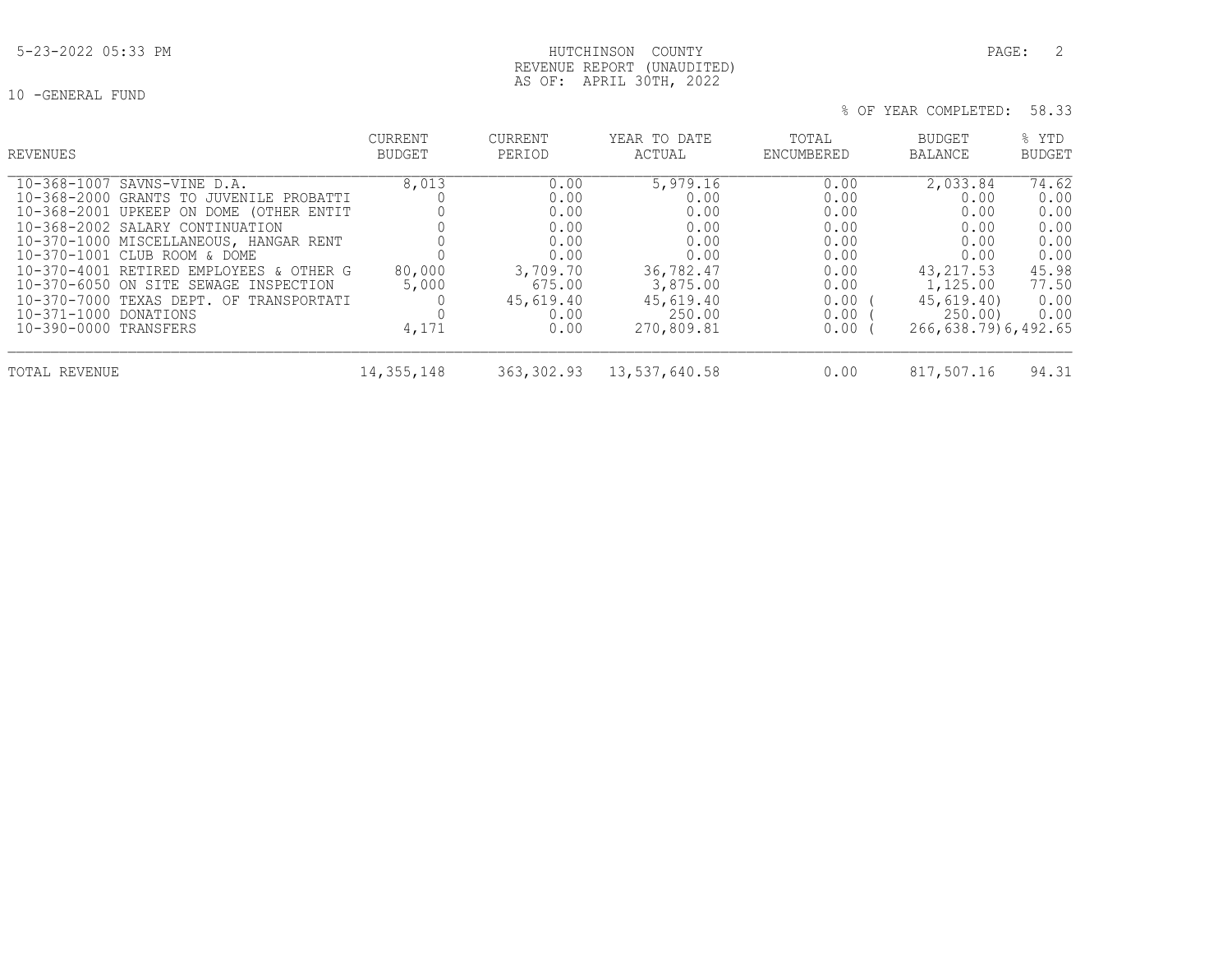5-23-2022 05:33 PM PAGE: 3 REVENUE REPORT (UNAUDITED) AS OF: APRIL 30TH, 2022

11 -MOTOR VEHICLE INVENTORY -

| REVENUES                           | <b>CURRENT</b> | CURRENT | YEAR TO DATE | TOTAL      | BUDGET  | % YTD         |
|------------------------------------|----------------|---------|--------------|------------|---------|---------------|
|                                    | <b>BUDGET</b>  | PERIOD  | ACTUAL       | ENCUMBERED | BALANCE | <b>BUDGET</b> |
| 11-360-1000 MISCELLANEOUS          | 10             | 0.60    | 0.78         | 0.00       | 0.78    | 0.00          |
| 11-360-1002 INTEREST FROM CHECKING |                | 0.00    | 0.00         | 0.00       | 10.00   | 0.00          |
| 11-368-1000 MISCELLANEOUS          |                | 0.00    | 0.00         | 0.00       | 0.00    | 0.00          |
| TOTAL REVENUE                      | 10             | 0.60    | 0.78         | 0.00       | 9.22    | 7.80          |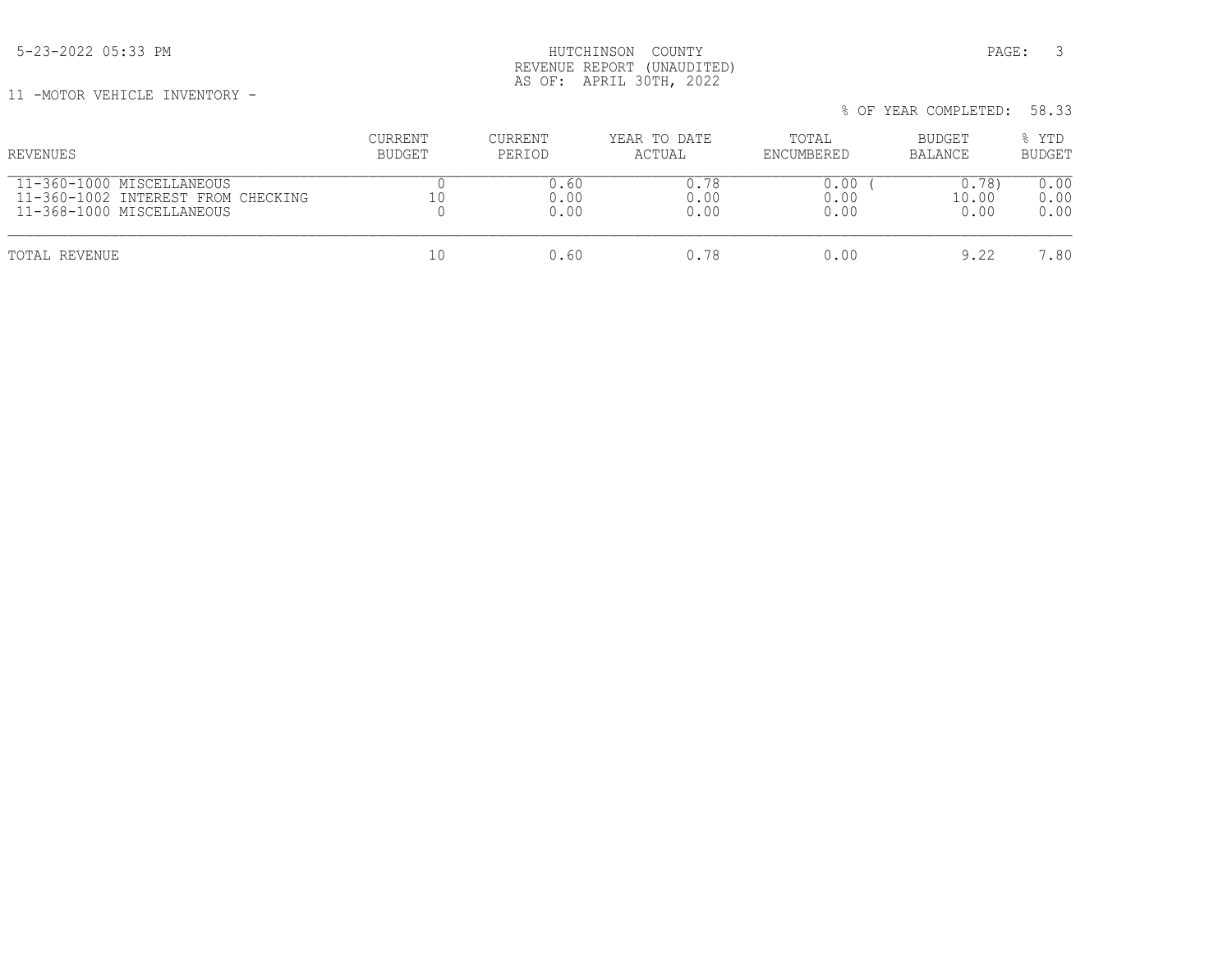## 5-23-2022 05:33 PM PAGE: 4 REVENUE REPORT (UNAUDITED) AS OF: APRIL 30TH, 2022

12 -COURT TECHNOLOGY FUND

| REVENUES                                                                                                                                                                                                                                              | <b>CURRENT</b><br><b>BUDGET</b>    | CURRENT<br>PERIOD                                           | YEAR TO DATE<br>ACTUAL                                         | TOTAL<br>ENCUMBERED                                  | BUDGET<br><b>BALANCE</b>                                      | % YTD<br><b>BUDGET</b>                                    |
|-------------------------------------------------------------------------------------------------------------------------------------------------------------------------------------------------------------------------------------------------------|------------------------------------|-------------------------------------------------------------|----------------------------------------------------------------|------------------------------------------------------|---------------------------------------------------------------|-----------------------------------------------------------|
| 12-340-4000 C. CLERK COURT TECH FEES<br>12-340-7000 D. CLERK COURT TECH FEES<br>12-340-8002 JP #2 COURT TECH FEES<br>12-340-8003 JP #1 COURT TECH FEES<br>12-360-1000 INTEREST ON INVESTMENTS<br>12-368-1000 MISCELLANEOUS<br>12-390-0000 TRANSFER IN | 600<br>200<br>2,000<br>1,500<br>80 | 46.74<br>11.02<br>160.15<br>132.54<br>16.47<br>0.00<br>0.00 | 316.95<br>90.01<br>1,087.60<br>957.59<br>36.34<br>0.00<br>0.00 | 0.00<br>0.00<br>0.00<br>0.00<br>0.00<br>0.00<br>0.00 | 283.05<br>109.99<br>912.40<br>542.41<br>43.66<br>0.00<br>0.00 | 52.83<br>45.01<br>54.38<br>63.84<br>45.43<br>0.00<br>0.00 |
| TOTAL REVENUE                                                                                                                                                                                                                                         | 4,380                              | 366.92                                                      | 2,488.49                                                       | 0.00                                                 | 1,891.51                                                      | 56.81                                                     |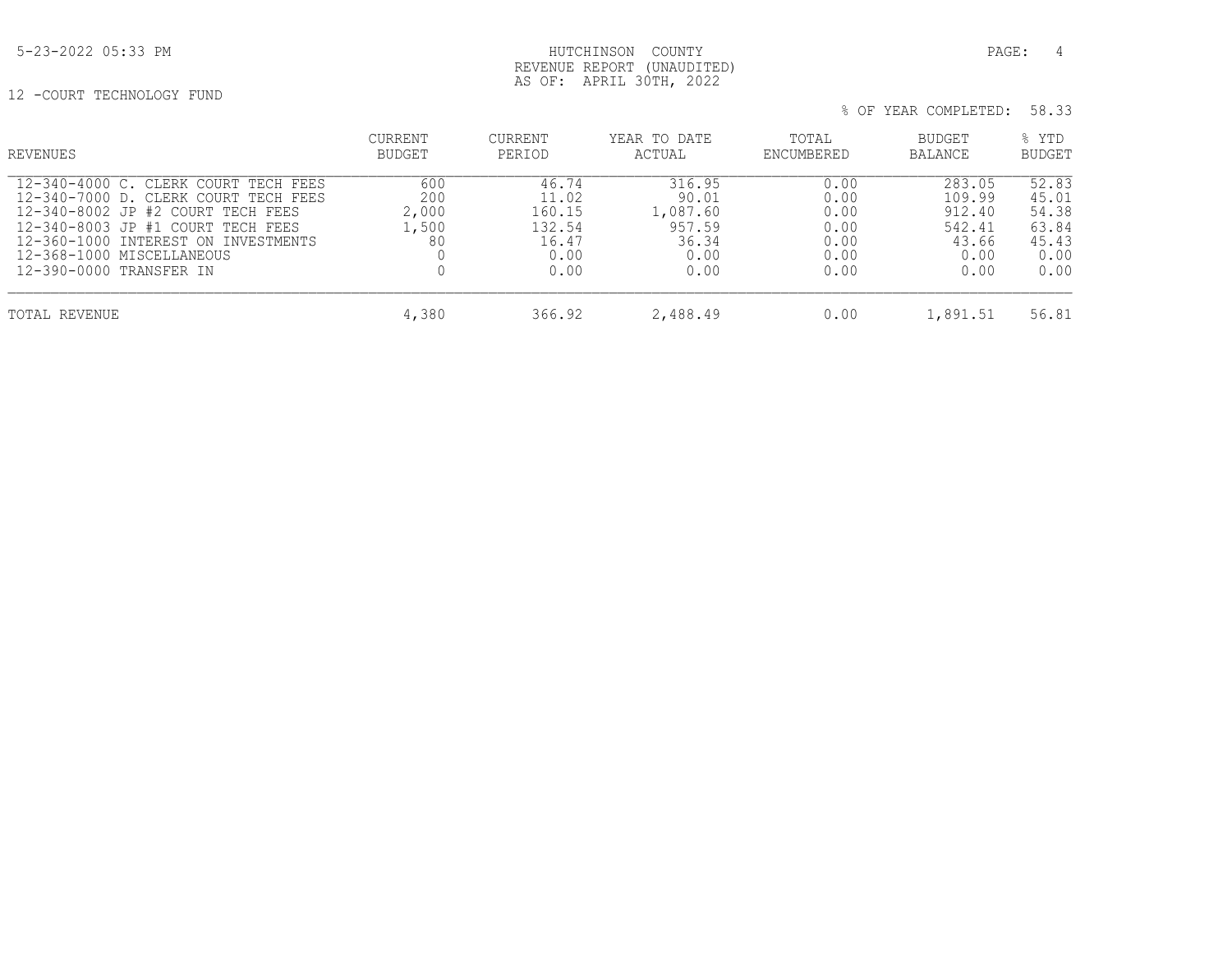5-23-2022 05:33 PM HUTCHINSON COUNTY PAGE: 5

 AS OF: APRIL 30TH, 2022 14 -CRTHSE & JUSTICE SECURITY

| REVENUES                                                                                                                                                                                                                                                                                                       | <b>CURRENT</b><br><b>BUDGET</b> | CURRENT<br>PERIOD                                                          | YEAR TO DATE<br>ACTUAL                                                          | TOTAL<br>ENCUMBERED                                          | BUDGET<br><b>BALANCE</b>                                                              | % YTD<br><b>BUDGET</b>                                             |
|----------------------------------------------------------------------------------------------------------------------------------------------------------------------------------------------------------------------------------------------------------------------------------------------------------------|---------------------------------|----------------------------------------------------------------------------|---------------------------------------------------------------------------------|--------------------------------------------------------------|---------------------------------------------------------------------------------------|--------------------------------------------------------------------|
| 14-340-4000 C. CLK COURTHOUSE SECURITY<br>14-340-7000 D. CLK COURTHOUSE SECURITY<br>14-340-8002 JP#2 COURTHOUSE SECURITY FE<br>14-340-8003 JP#1 COURTHOUSE SECURITY FE<br>14-340-8005 JP 2ND LOCATION SECURITY FE<br>14-360-1000 INTEREST ON INVESTMENTS<br>14-368-1000 MISCELLANEOUS<br>14-390-0000 TRANSFERS | 500<br>500<br>60<br>8,750       | 670.38<br>449.43<br>155.94<br>120.72<br>72.15<br>14.69<br>1,103.26<br>0.00 | 2,806.34<br>1,561.98<br>746.68<br>631.16<br>347.48<br>31.72<br>2,470.90<br>0.00 | 0.00<br>0.00<br>0.00<br>0.00<br>0.00<br>0.00<br>0.00<br>0.00 | 2,806.34)<br>1,561.98)<br>246.68)<br>131.16)<br>347.48)<br>28.28<br>6, 279.10<br>0.00 | 0.00<br>0.00<br>149.34<br>126.23<br>0.00<br>52.87<br>28.24<br>0.00 |
| TOTAL REVENUE                                                                                                                                                                                                                                                                                                  | 9,810                           | 2,586.57                                                                   | 8,596.26                                                                        | 0.00                                                         | 1,213.74                                                                              | 87.63                                                              |

REVENUE REPORT (UNAUDITED)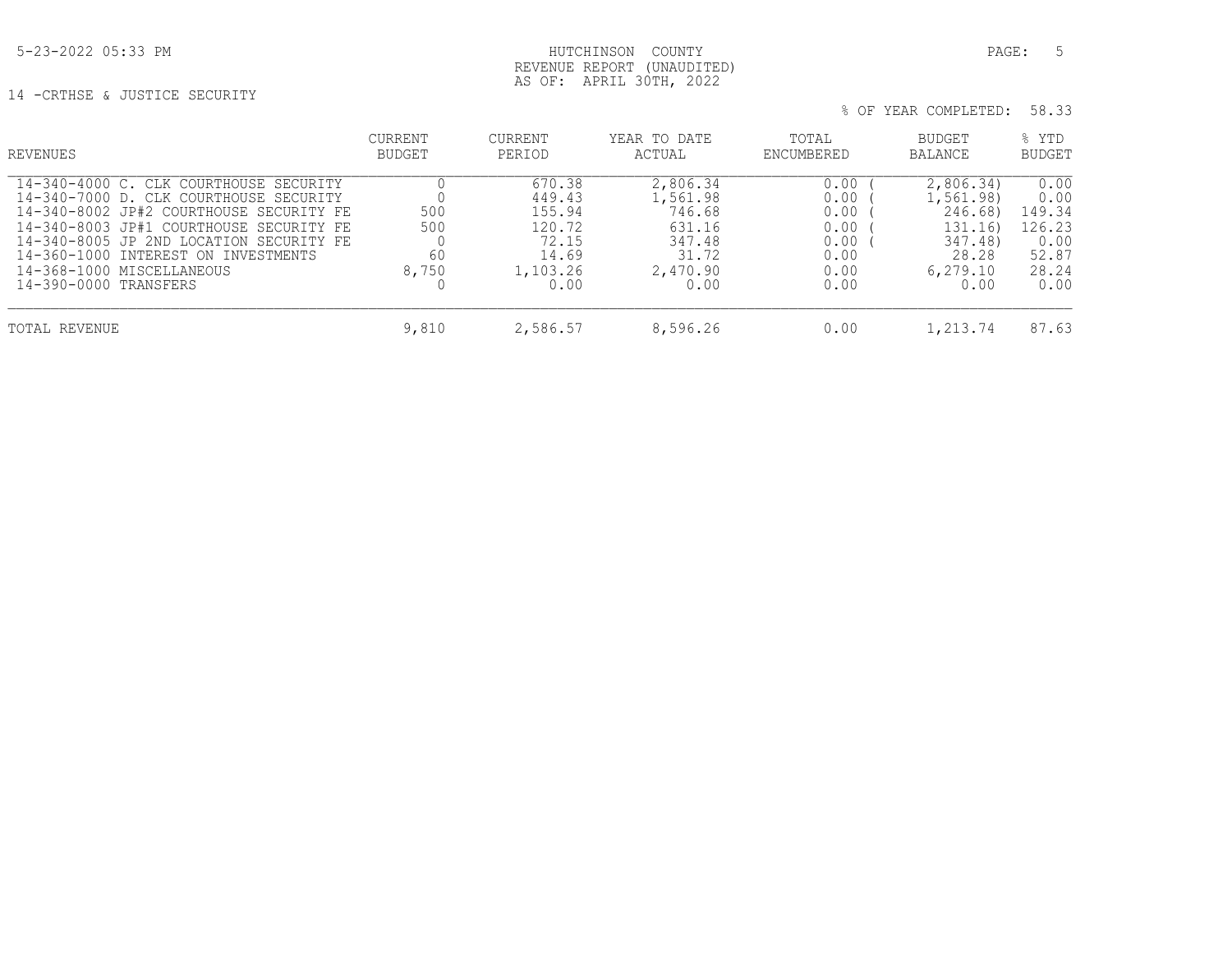15 -REGISTRATION OF VOTERS FU

| REVENUES                         | CURRENT | CURRENT | YEAR TO DATE | TOTAL      | BUDGET   | % YTD         |
|----------------------------------|---------|---------|--------------|------------|----------|---------------|
|                                  | BUDGET  | PERIOD  | ACTUAL       | ENCUMBERED | BALANCE  | <b>BUDGET</b> |
| 15-360-1000 INTEREST EARNED      | 3,000   | 69      | 3.90         | 0.00       | 3.90     | 0.00          |
| 15-368-1000 MISCELLANEOUS INCOME |         | 25.00   | 200.00       | 0.00       | 2,800.00 | 6.67          |
| TOTAL REVENUE                    | 3,000   | 26.69   | 203.90       | 0.00       | 2,796.10 | 6.80          |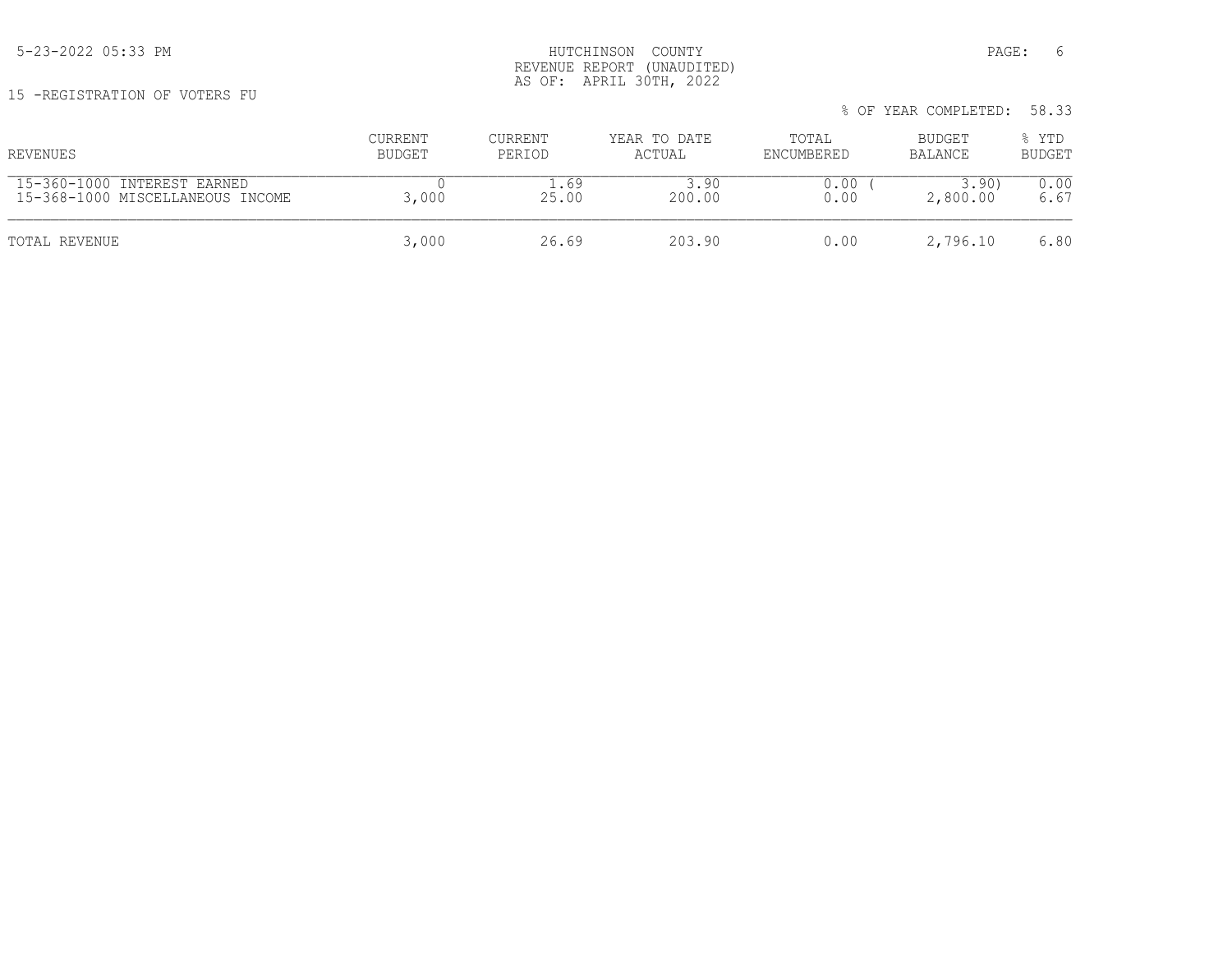## 5-23-2022 05:33 PM PAGE: 7 REVENUE REPORT (UNAUDITED) AS OF: APRIL 30TH, 2022

18 -LAW LIBRARY FUND

| % OF YEAR COMPLETED: 58.33 |  |
|----------------------------|--|
|----------------------------|--|

| REVENUES                                                                                                                                                                       | CURRENT<br>BUDGET    | <b>CURRENT</b><br>PERIOD                   | YEAR TO DATE<br>ACTUAL                        | TOTAL<br>ENCUMBERED                  | BUDGET<br><b>BALANCE</b>                   | % YTD<br><b>BUDGET</b>                  |
|--------------------------------------------------------------------------------------------------------------------------------------------------------------------------------|----------------------|--------------------------------------------|-----------------------------------------------|--------------------------------------|--------------------------------------------|-----------------------------------------|
| 18-340-4000 COUNTY CLERK, LIBRARY FEES<br>18-340-7000 DISTRICT CLERK, LIBRARY FEE<br>18-360-1000 INTEREST ON INVESTMENTS<br>18-368-1000 MISCELLANEOUS<br>18-390-0000 TRANSFERS | 3,200<br>5,190<br>15 | 490.00<br>2,342.30<br>6.24<br>0.00<br>0.00 | 2,275.00<br>3,053.15<br>14.11<br>0.00<br>0.00 | 0.00<br>0.00<br>0.00<br>0.00<br>0.00 | 925.00<br>2,136.85<br>0.89<br>0.00<br>0.00 | 71.09<br>58.83<br>94.07<br>0.00<br>0.00 |
| TOTAL REVENUE                                                                                                                                                                  | 8,405                | 2,838.54                                   | 5,342.26                                      | 0.00                                 | 3,062.74                                   | 63.56                                   |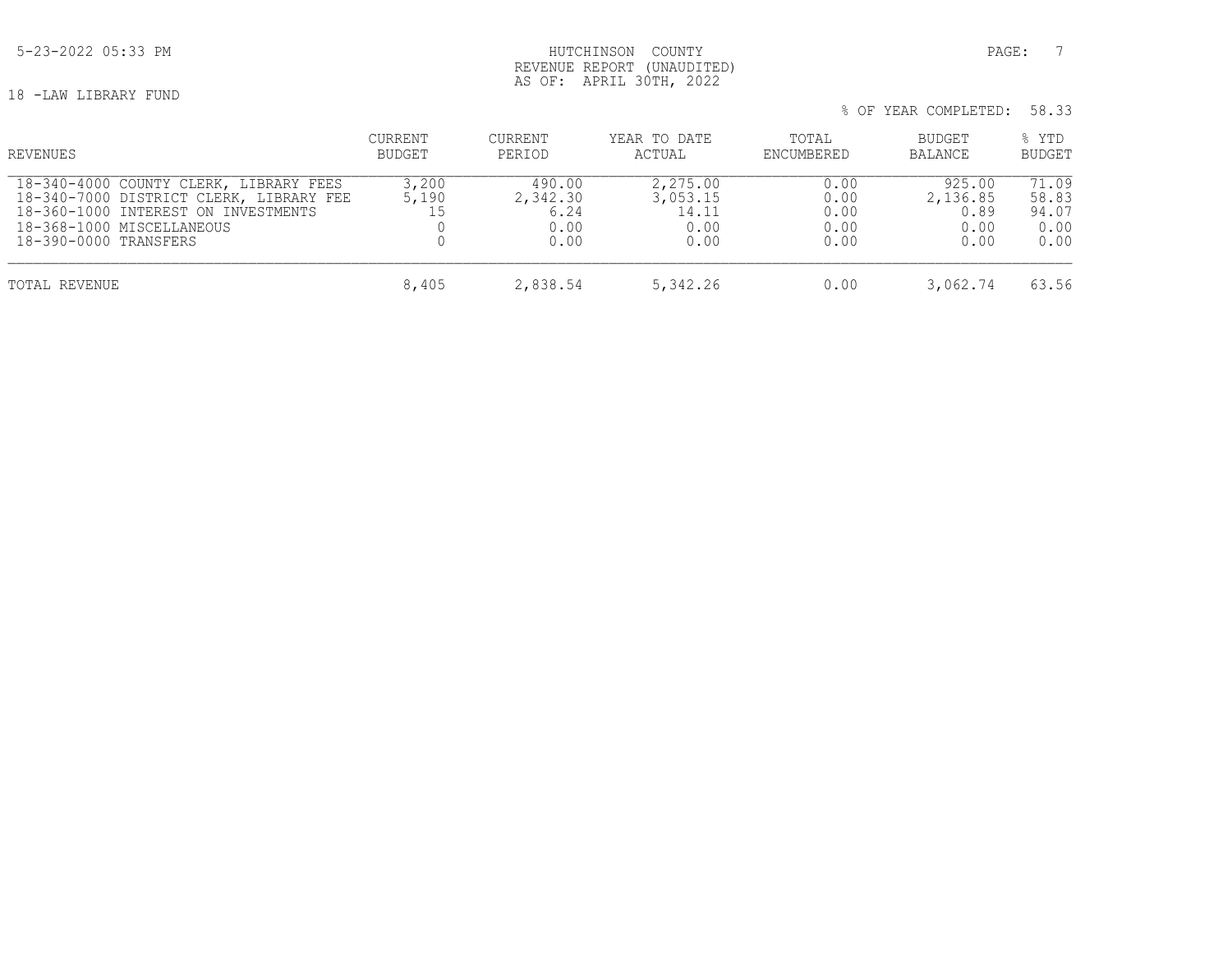## 5-23-2022 05:33 PM PAGE: 8 REVENUE REPORT (UNAUDITED) AS OF: APRIL 30TH, 2022

19 -ADULT PROBATION, STATE

| REVENUES                                | <b>CURRENT</b> | CURRENT   | YEAR TO DATE | TOTAL      | BUDGET     | % YTD         |
|-----------------------------------------|----------------|-----------|--------------|------------|------------|---------------|
|                                         | BUDGET         | PERIOD    | ACTUAL       | ENCUMBERED | BALANCE    | <b>BUDGET</b> |
| 19-333-2000 RECEIPTS FROM STATE         | 97,152         | 0.00      | 80,722.00    | 0.00       | 16,430.00  | 83.09         |
| 19-333-2001 STATE, SAFP                 |                | 0.00      | 0.00         | 0.00       | 0.00       | 0.00          |
| 19-333-2002 DTP GRANT                   |                | 0.00      | 0.00         | 0.00       | 0.00       | 0.00          |
| 19-333-2003 PAYMENTS BY PARTICIPANTS    | 175,000        | 0.00      | 0.00         | 0.00       | 0.00       | 0.00          |
| 19-350-1000 PROBATION FEES              |                | 20,202.77 | 139,089.69   | 0.00       | 35,910.31  | 79.48         |
| 19-350-1001 PAYMENTS BY PROGRAM PARTICI | 2,015          | 429.00    | 2,052.50     | 0.00       | 37.50      | 101.86        |
| 19-360-1000 INTEREST EARNED             |                | 34.77     | 76.49        | 0.00       | 76.49)     | 0.00          |
| 19-360-1002 INTEREST FROM CHECKING ACCO |                | 10.70     | 37.54        | 0.00       | 37.54)     | 0.00          |
| 19-368-1004 PRIOR YEAR                  | 125,543        | 0.00      | 0.00         | 0.00       | 125,543.00 | 0.00          |
| 19-368-1010 OTHER REVENUE               | $2,500$ (      | 188.00)   | 7,133.00     | $0.00$ (   | 4,633.00)  | 285.32        |
| 19-390-0000 TRANSFERS, OTHER COUNTY REV |                | 0.00      | 0.00         | 0.00       | 0.00       | 0.00          |
| TOTAL REVENUE                           | 402,210        | 20,489.24 | 229, 111, 22 | 0.00       | 173,098.78 | 56.96         |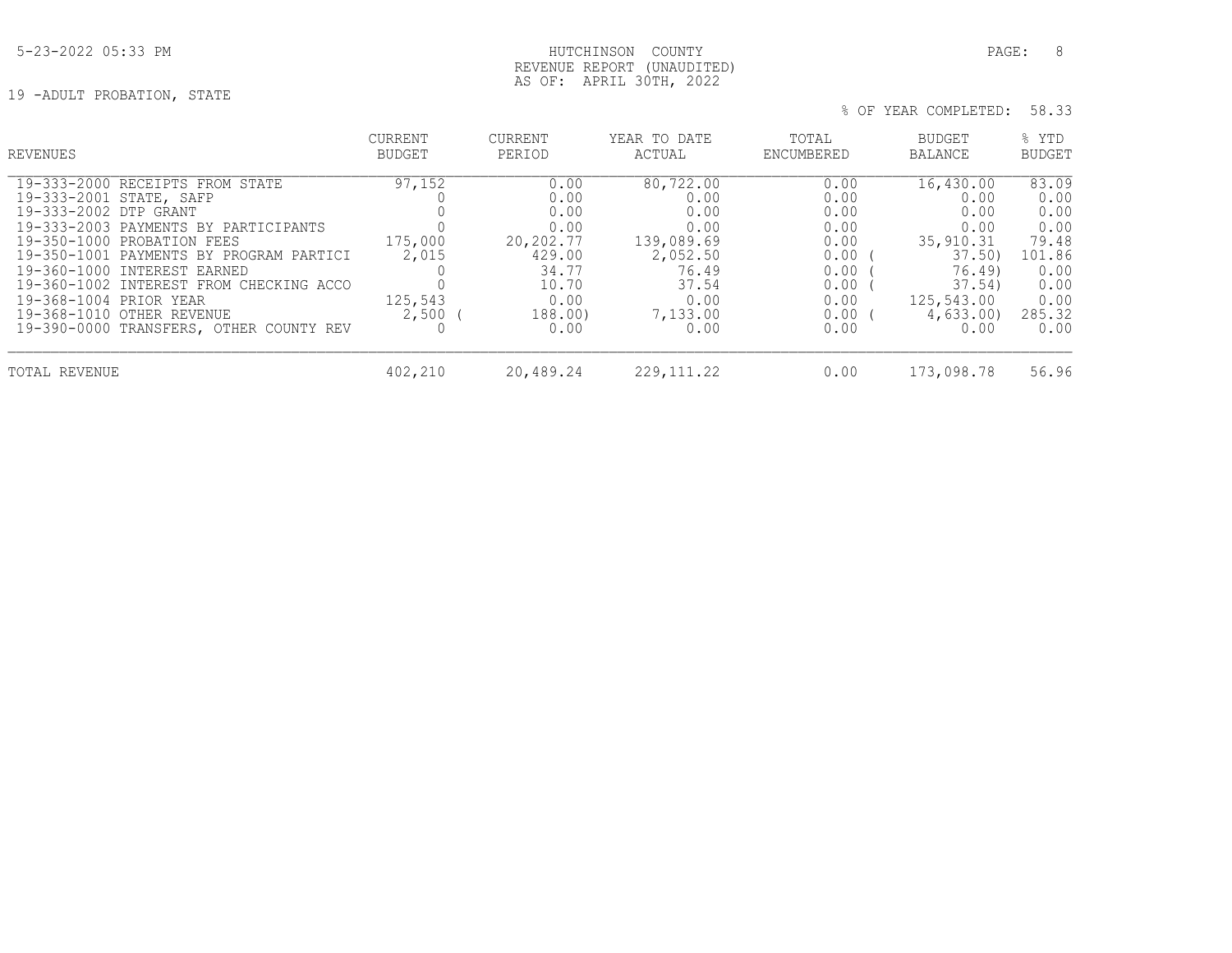## 5-23-2022 05:33 PM PAGE: 9 REVENUE REPORT (UNAUDITED) AS OF: APRIL 30TH, 2022

20 -COMMUNITY CORRECTION PROG

| REVENUES                                              | <b>CURRENT</b><br><b>BUDGET</b> | CURRENT<br>PERIOD | YEAR TO DATE<br>ACTUAL | TOTAL<br>ENCUMBERED | BUDGET<br><b>BALANCE</b> | % YTD<br><b>BUDGET</b> |
|-------------------------------------------------------|---------------------------------|-------------------|------------------------|---------------------|--------------------------|------------------------|
| 20-333-2000 STATE AID PSIR.DIV                        | 56,274                          | 0.00              | 42,207.00              | 0.00                | 14,067.00                | 75.00                  |
| 20-333-2001 STATE AID ED/RES<br>20-333-2080 CARRYOVER |                                 | 0.00<br>0.00      | 0.00<br>0.00           | 0.00<br>0.00        | 0.00<br>0.00             | 0.00<br>0.00           |
| 20-333-2090 MISCELLANEOUS                             |                                 | 0.00              | 0.00                   | 0.00                | 0.00                     | 0.00                   |
| 20-360-1000 INTEREST EARNED ON INVESTME               |                                 | 0.00              | 0.00                   | 0.00                | 0.00                     | 0.00                   |
| 20-368-1004 PRIOR YEAR                                |                                 | 0.00              | 0.00                   | 0.00                | 0.00                     | 0.00                   |
| 20-390-0000 INTERFUND TRANSFER FROM SUP               | 3,873                           | 0.00              | 0.00                   | 0.00                | 3,873.00                 | 0.00                   |
| TOTAL REVENUE                                         | 60,147                          | 0.00              | 42,207.00              | 0.00                | 17,940.00                | 70.17                  |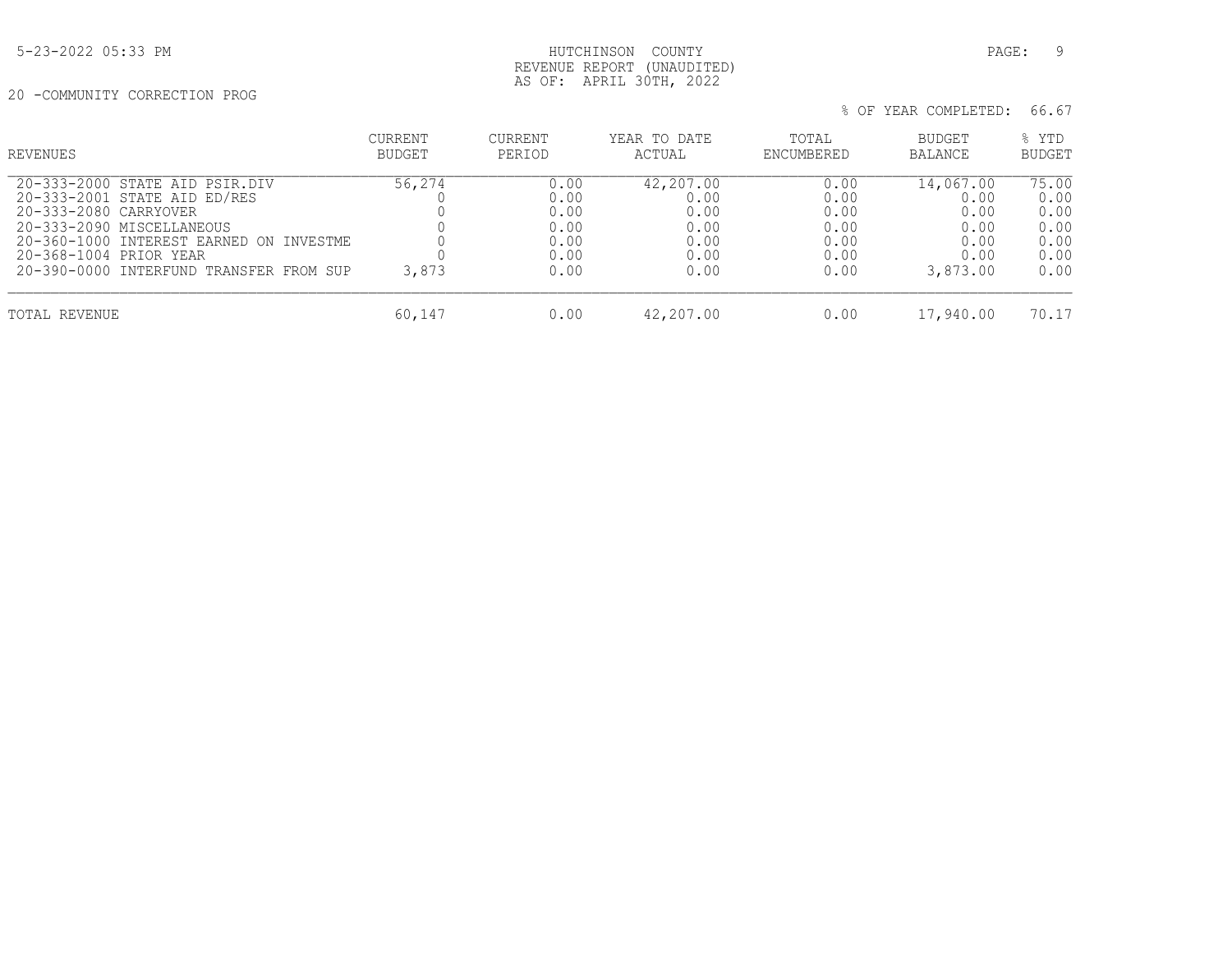% OF YEAR COMPLETED: 66.67

 CURRENT CURRENT YEAR TO DATE TOTAL BUDGET % YTD REVENUES BUDGET PERIOD ACTUAL ENCUMBERED BALANCE BUDGET 21-333-3000 STATE COMPTROLLER 219,755 18,315.00 164,818.00 0.00 54,937.00 75.00 21-333-3001 STATE - GRANT R 2,132 0.00 2,132.33 0.00 0.00 0.00 100.00 21-333-3001 STATE - GRANT R 2,132 0.00 2,132.33 0.00 0.00 100.00 21-360-1000 INTEREST EARNED 0 5.19 12.05 0.00 ( 12.05) 0.00 21-390-0000 TRANSFER IN TOTAL REVENUE 221,887 18,320.19 166,962.38 0.00 54,924.95 75.25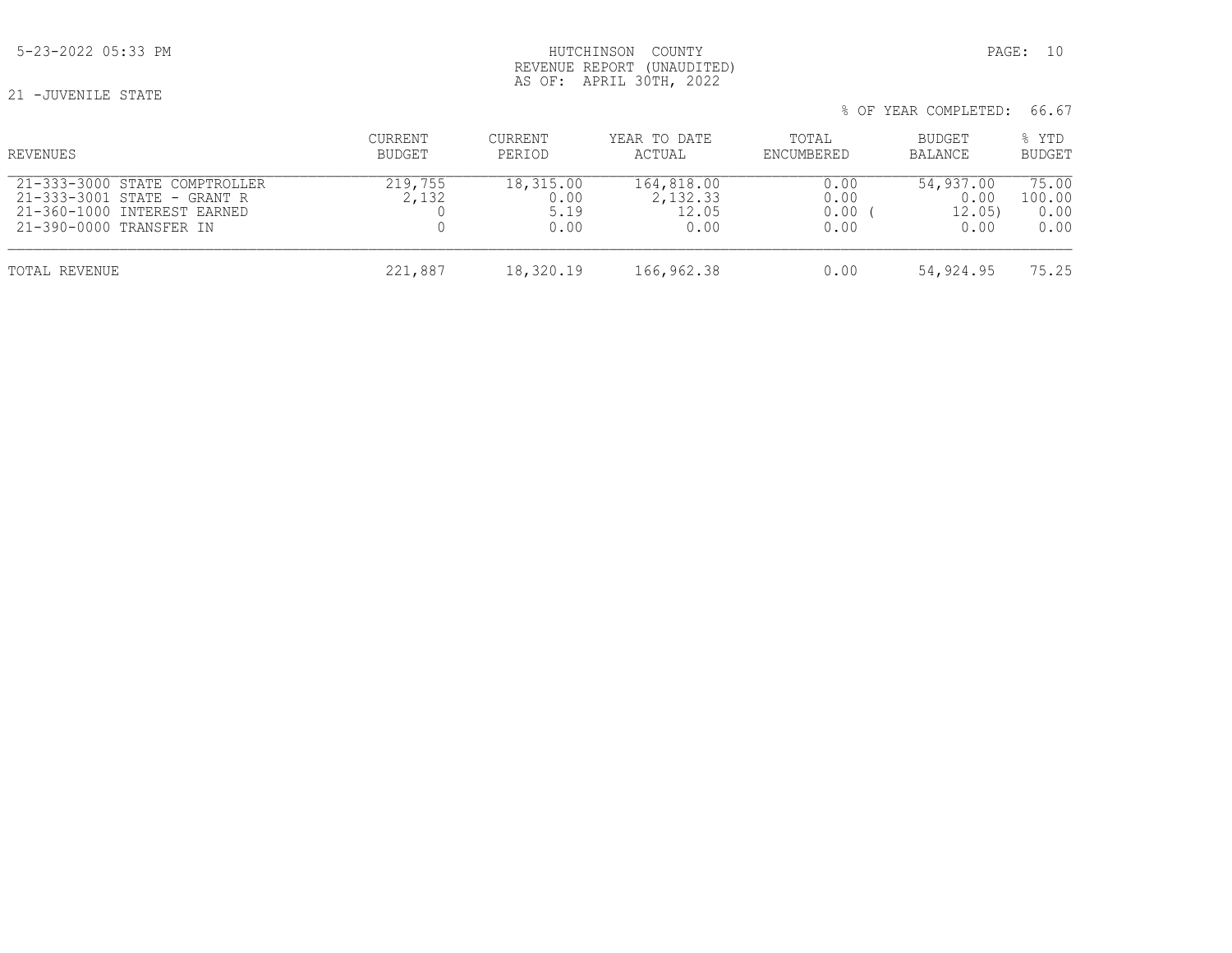## 5-23-2022 05:33 PM HUTCHINSON COUNTY PAGE: 11 REVENUE REPORT (UNAUDITED) AS OF: APRIL 30TH, 2022

24 -COURT REPORTER

| % OF YEAR COMPLETED: 66.67 |  |  |  |  |
|----------------------------|--|--|--|--|
|----------------------------|--|--|--|--|

| REVENUES                                                                                                                                                                      | CURRENT<br>BUDGET | CURRENT<br>PERIOD                          | YEAR TO DATE<br>ACTUAL                       | TOTAL<br>ENCUMBERED                  | BUDGET<br>BALANCE                             | % YTD<br><b>BUDGET</b>                   |
|-------------------------------------------------------------------------------------------------------------------------------------------------------------------------------|-------------------|--------------------------------------------|----------------------------------------------|--------------------------------------|-----------------------------------------------|------------------------------------------|
| 24-340-4000 C. CLK COURT REPORTER FEES<br>24-340-7000 D. CLK COURT REPORTER FEES<br>24-360-1000 INTEREST ON INVESTMENTS<br>24-368-1000 MISCELLANEOUS<br>24-390-0000 TRANSFERS | 330<br>3,400      | 384.14<br>1,673.80<br>2.69<br>0.00<br>0.00 | 1,455.55<br>2,206.97<br>5.68<br>0.00<br>0.00 | 0.00<br>0.00<br>0.00<br>0.00<br>0.00 | 1,125.55)<br>1,193.03<br>0.32<br>0.00<br>0.00 | 441.08<br>64.91<br>94.67<br>0.00<br>0.00 |
| TOTAL REVENUE                                                                                                                                                                 | 3,736             | 2,060.63                                   | 3,668.20                                     | 0.00                                 | 67.80                                         | 98.19                                    |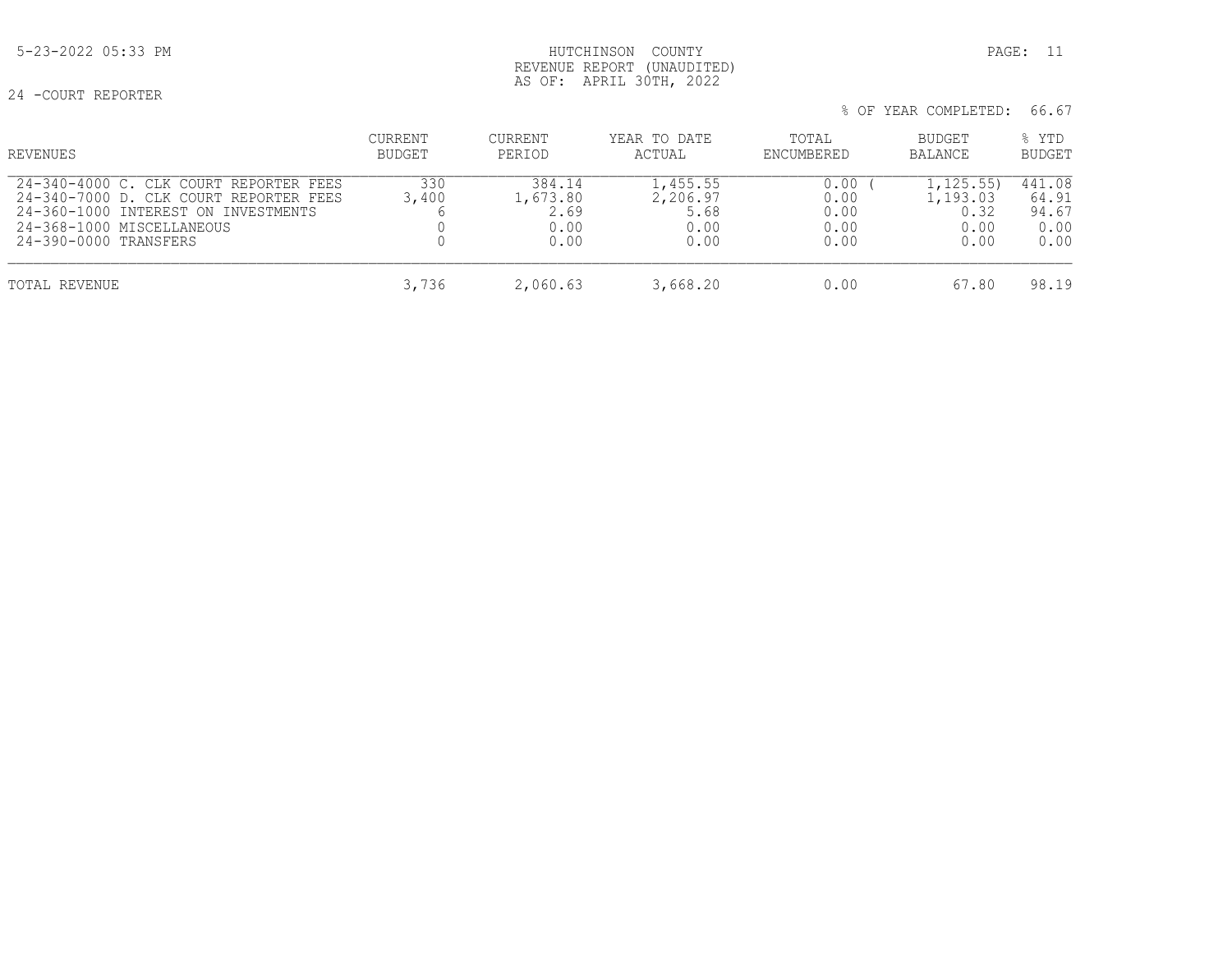## 5-23-2022 05:33 PM HUTCHINSON COUNTY PAGE: 12 REVENUE REPORT (UNAUDITED) AS OF: APRIL 30TH, 2022

26 -JUVENILE SPECIAL

| % OF YEAR COMPLETED: 58.33 |  |
|----------------------------|--|
|----------------------------|--|

| REVENUES                                | CURRENT       | <b>CURRENT</b> | YEAR TO DATE | TOTAL      | <b>BUDGET</b>  | % YTD         |
|-----------------------------------------|---------------|----------------|--------------|------------|----------------|---------------|
|                                         | <b>BUDGET</b> | PERIOD         | ACTUAL       | ENCUMBERED | <b>BALANCE</b> | <b>BUDGET</b> |
| 26-350-1000 PROBATION FEES              | 2,000         | 50.00          | 1,635.00     | 0.00       | 365.00         | 81.75         |
| 26-360-1000 INTEREST INVESTMENTS        |               | 7.16           | 16.52        | 0.00       | 16.52)         | 0.00          |
| 26-360-1002 INTEREST FROM CHECKING ACCO |               | 0.00           | 0.00         | 0.00       | 0.00           | 0.00          |
| 26-390-0000 TRANSFER IN                 |               | 0.00           | 0.00         | 0.00       | 0.00           | 0.00          |
| TOTAL REVENUE                           | 2,000         | 57.16          | 1,651.52     | 0.00       | 348.48         | 82.58         |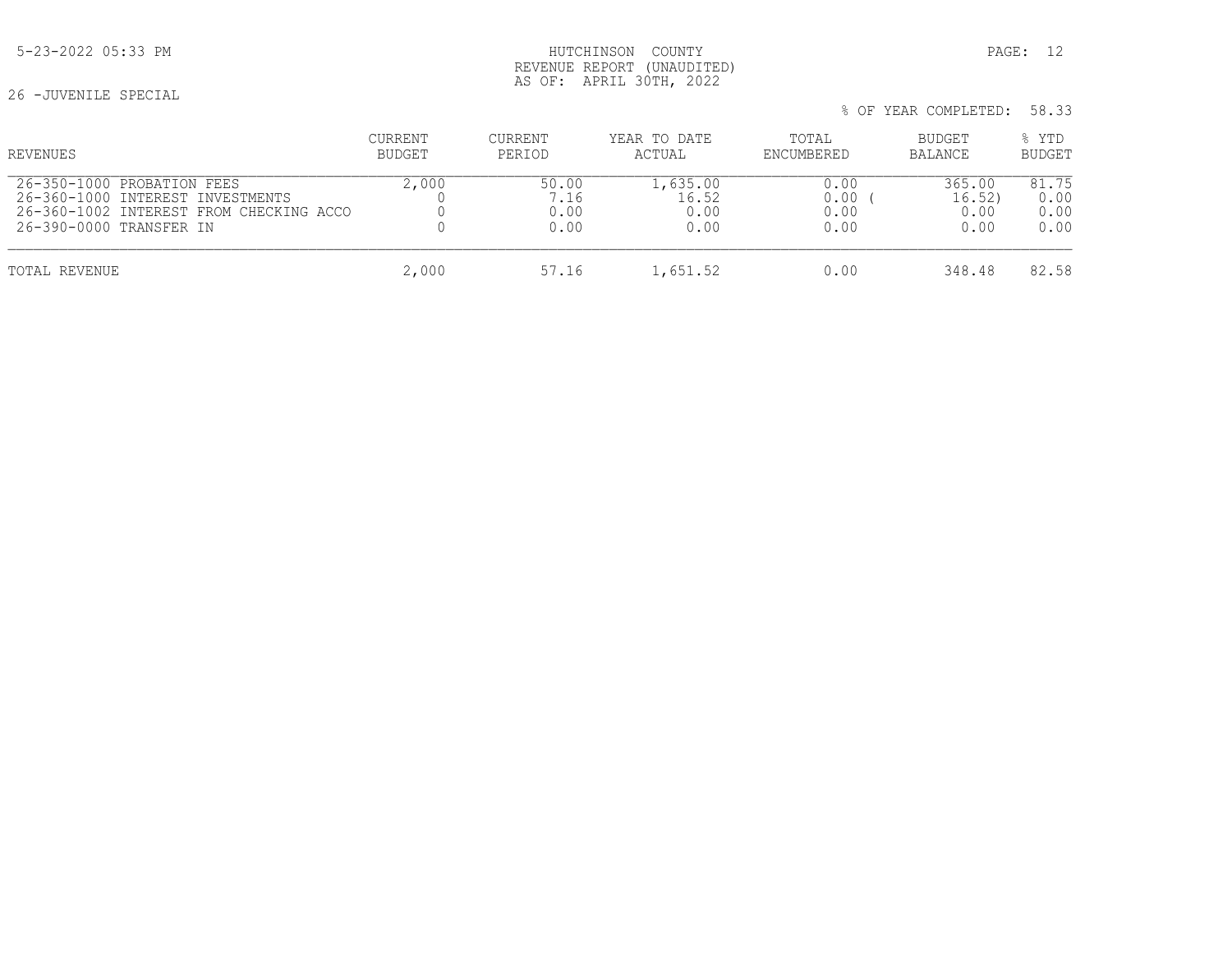## 5-23-2022 05:33 PM HUTCHINSON COUNTY PAGE: 13 REVENUE REPORT (UNAUDITED) AS OF: APRIL 30TH, 2022

27 -CHILD SUPPORT - DISTRICT

| REVENUES                                                                                                                 | CURRENT<br>BUDGET | CURRENT<br>PERIOD            | YEAR TO DATE<br>ACTUAL        | TOTAL<br>ENCUMBERED          | BUDGET<br>BALANCE             | % YTD<br><b>BUDGET</b>        |
|--------------------------------------------------------------------------------------------------------------------------|-------------------|------------------------------|-------------------------------|------------------------------|-------------------------------|-------------------------------|
| 27-340-7000 CHILD SUPPORT<br>27-360-1000 INTEREST ON INVESTMENTS<br>27-368-1000 MISCELLANEOUS<br>27-390-0000 TRANSFER IN | 100<br>10         | 0.00<br>0.00<br>0.00<br>0.00 | 36.32<br>0.03<br>0.00<br>0.00 | 0.00<br>0.00<br>0.00<br>0.00 | 63.68<br>9.97<br>0.00<br>0.00 | 36.32<br>0.30<br>0.00<br>0.00 |
| TOTAL REVENUE                                                                                                            | 110               | 0.00                         | 36.35                         | 0.00                         | 73.65                         | 33.05                         |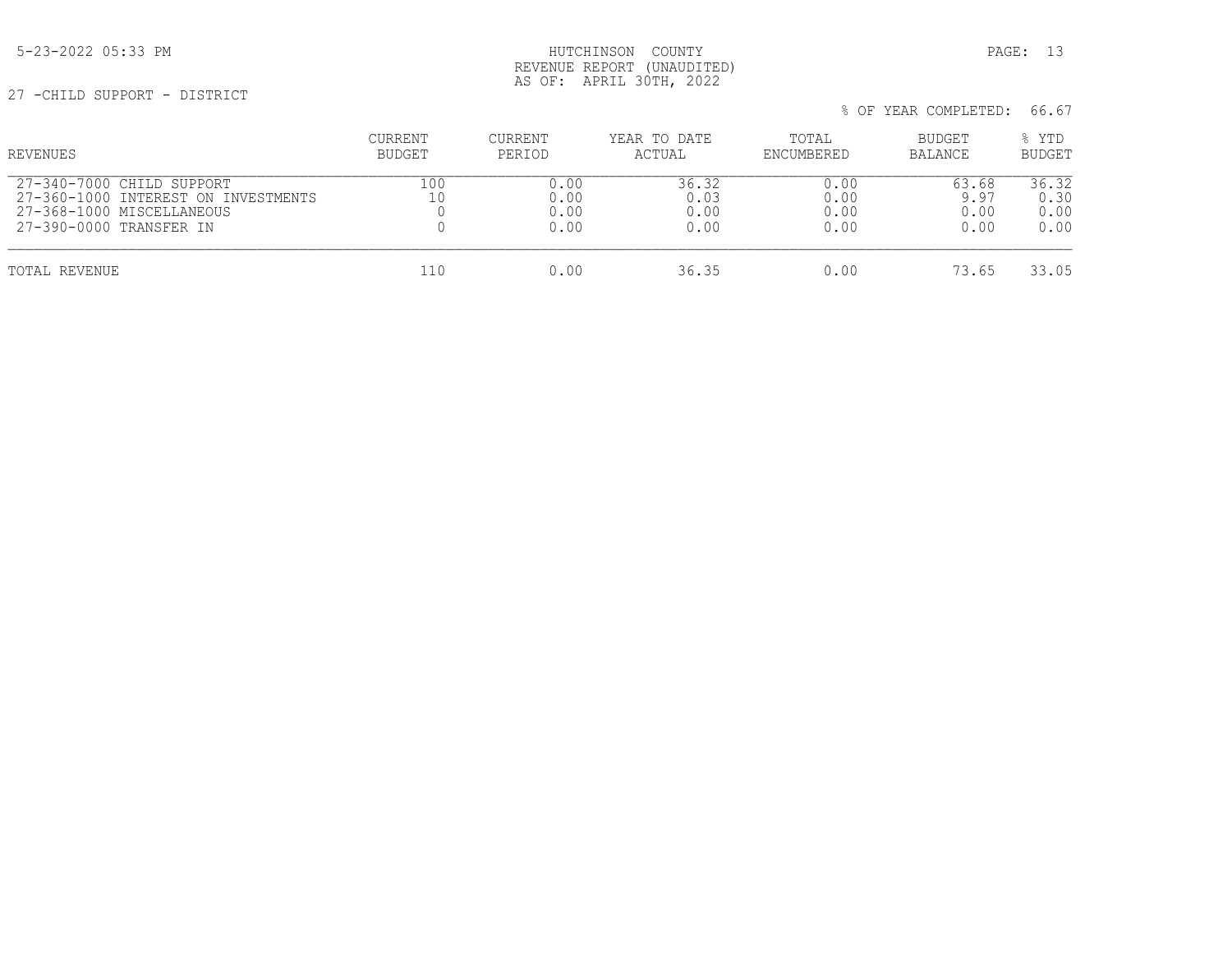29 -RECORDS ARCHIVE FUND

## 5-23-2022 05:33 PM HUTCHINSON COUNTY PAGE: 14 REVENUE REPORT (UNAUDITED) AS OF: APRIL 30TH, 2022

| REVENUES                                                                                                                                                                                                      | <b>CURRENT</b><br><b>BUDGET</b> | CURRENT<br>PERIOD                                    | YEAR TO DATE<br>ACTUAL                                 | TOTAL<br>ENCUMBERED                          | BUDGET<br>BALANCE                                      | % YTD<br><b>BUDGET</b>                           |
|---------------------------------------------------------------------------------------------------------------------------------------------------------------------------------------------------------------|---------------------------------|------------------------------------------------------|--------------------------------------------------------|----------------------------------------------|--------------------------------------------------------|--------------------------------------------------|
| 29-340-4000 COUNTY CLERK ARCHIVE FEES<br>29-340-4001 VITAL ARCHIVE<br>29-340-7000 DISTRICT CLERK ARCHIVE FEES<br>29-360-1000 INTEREST ON INVESTMENTS<br>29-368-1000 MISCELLANEOUS<br>29-390-0000 TRANSFERS IN | 26,600<br>550<br>3,600<br>95    | 3,125.00<br>37.00<br>109.44<br>43.41<br>0.00<br>0.00 | 17,901.00<br>168.00<br>887.15<br>94.06<br>0.00<br>0.00 | 0.00<br>0.00<br>0.00<br>0.00<br>0.00<br>0.00 | 8,699.00<br>382.00<br>2,712.85<br>0.94<br>0.00<br>0.00 | 67.30<br>30.55<br>24.64<br>99.01<br>0.00<br>0.00 |
| TOTAL REVENUE                                                                                                                                                                                                 | 30,845                          | 3, 314.85                                            | 19,050.21                                              | 0.00                                         | 11,794.79                                              | 61.76                                            |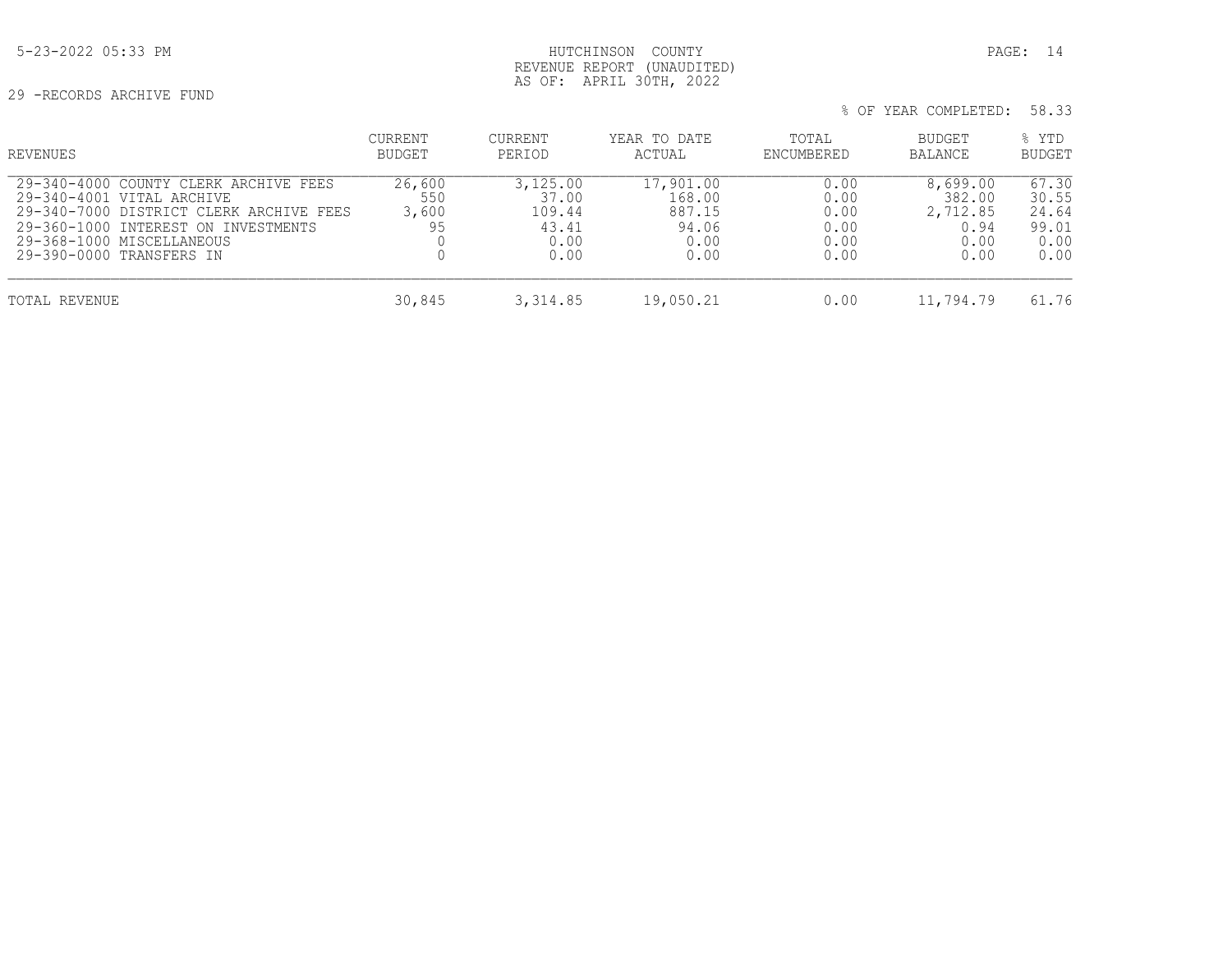## 5-23-2022 05:33 PM HUTCHINSON COUNTY PAGE: 15 REVENUE REPORT (UNAUDITED) AS OF: APRIL 30TH, 2022

30 -COUNTY ATTORNEY CHECK FEE

| REVENUES                                                                                                   | <b>CURRENT</b><br>BUDGET | CURRENT<br>PERIOD     | YEAR TO DATE<br>ACTUAL | TOTAL<br>ENCUMBERED  | BUDGET<br>BALANCE       | % YTD<br><b>BUDGET</b> |
|------------------------------------------------------------------------------------------------------------|--------------------------|-----------------------|------------------------|----------------------|-------------------------|------------------------|
| 30-340-3000 FEES OF OFFICE, HOT CHECK<br>30-360-1000 INTEREST EARNINGS<br>30-368-1000 MISCELLANEOUS INCOME | 400<br>30                | 50.00<br>6.98<br>0.00 | 65.00<br>15.95<br>0.00 | 0.00<br>0.00<br>0.00 | 335.00<br>14.05<br>0.00 | 16.25<br>53.17<br>0.00 |
| TOTAL REVENUE                                                                                              | 430                      | 56.98                 | 80.95                  | 0.00                 | 349.05                  | 18.83                  |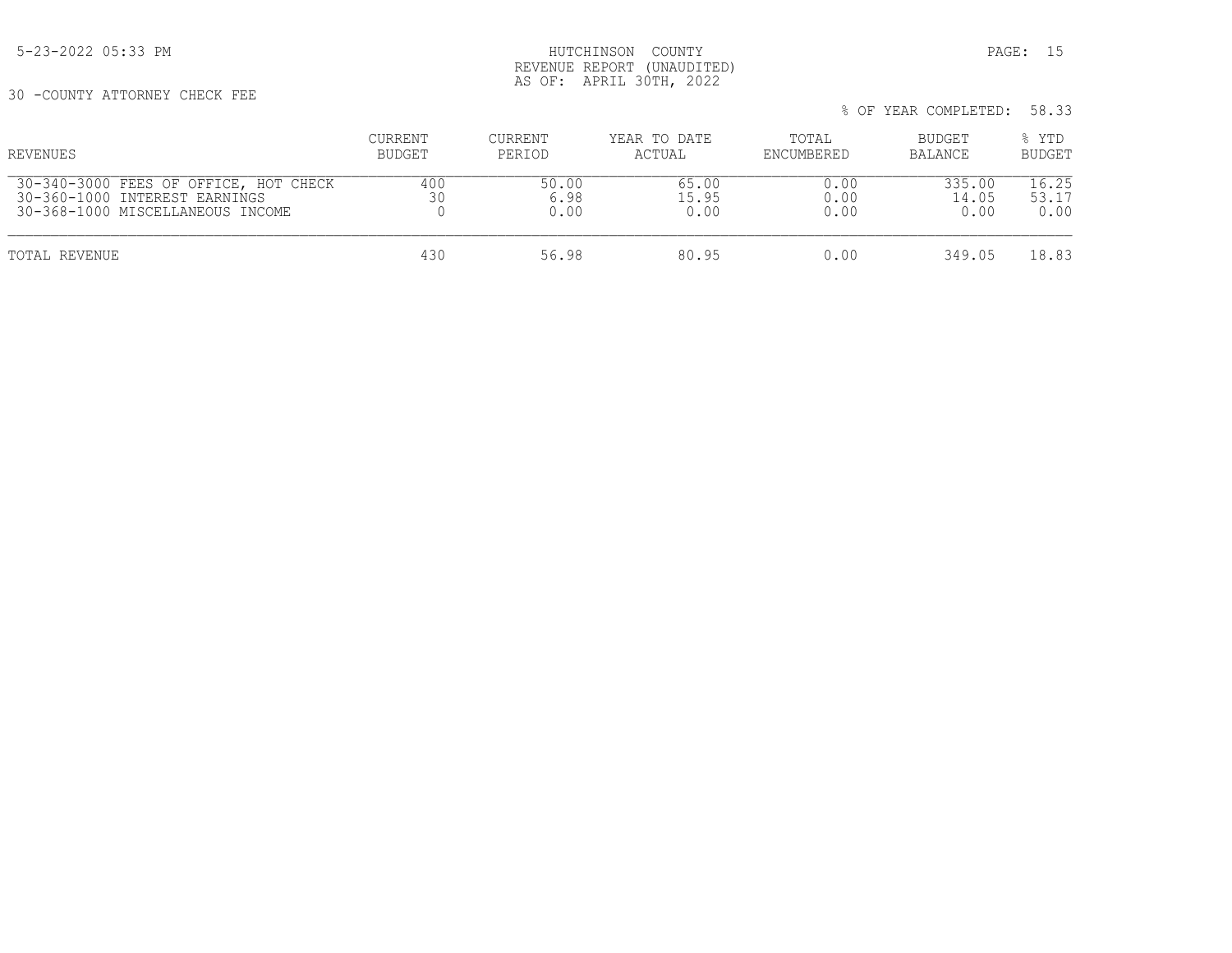5-23-2022 05:33 PM HUTCHINSON COUNTY PAGE: 16 REVENUE REPORT (UNAUDITED) AS OF: APRIL 30TH, 2022

31 -DISTRICT ATTORNEY CHECK F

| REVENUES                                | CURRENT | CURRENT | YEAR TO DATE | TOTAL      | BUDGET  | % YTD         |
|-----------------------------------------|---------|---------|--------------|------------|---------|---------------|
|                                         | BUDGET  | PERIOD  | ACTUAL       | ENCUMBERED | BALANCE | <b>BUDGET</b> |
| 31-340-6000 FEES OF OFFICE, DISTRICT AT |         | 0.00    | 0.00         | 0.00       | 0.00    | 0.00          |
| 31-360-1000 INTEREST ON INVESTMENTS     |         | 1.50    | 3.66         | 0.00       | 3.66    | 0.00          |
| TOTAL REVENUE                           |         | .50     | 3.66         | 0.00       | 3.66)   | 0.00          |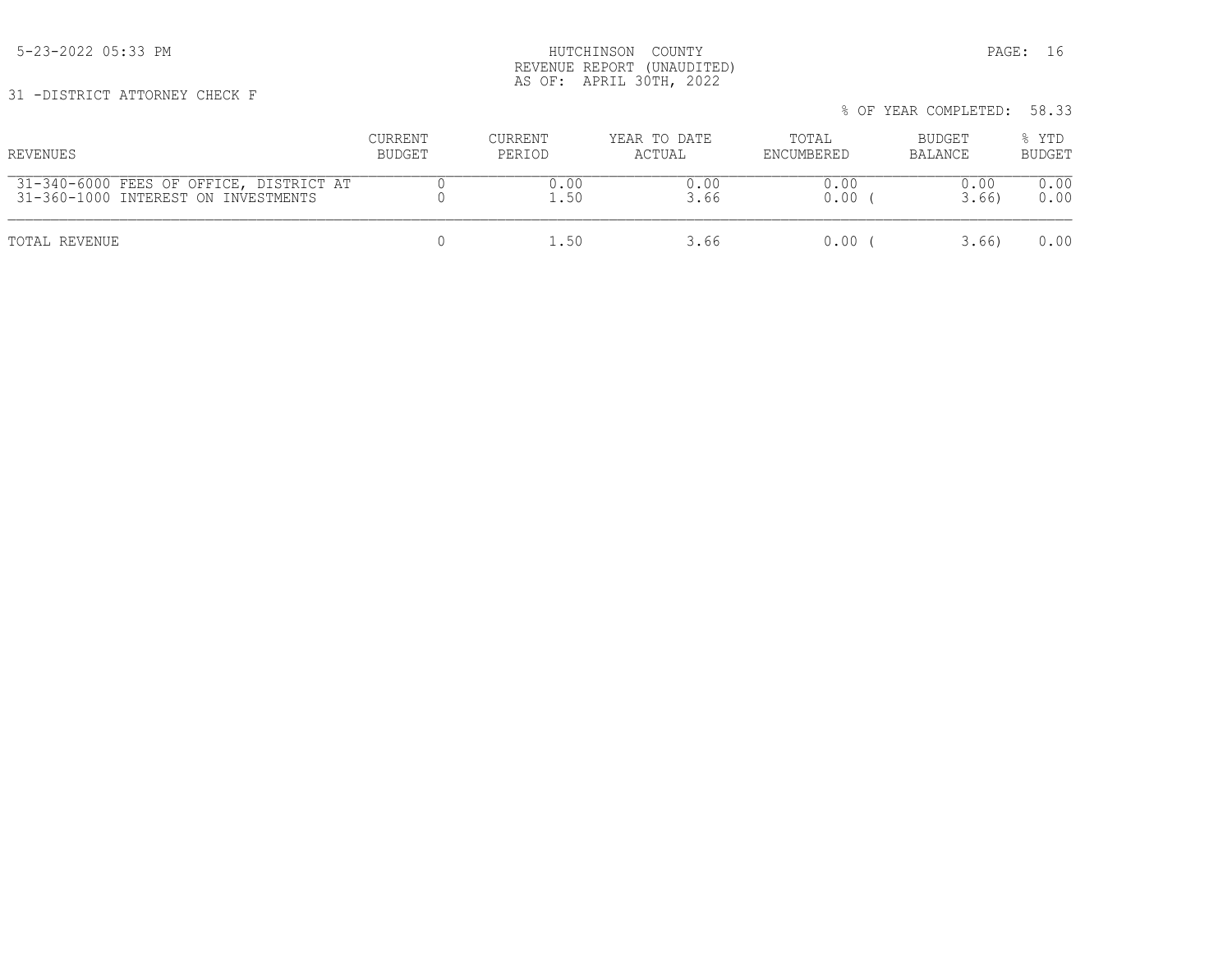## 5-23-2022 05:33 PM HUTCHINSON COUNTY PAGE: 17 REVENUE REPORT (UNAUDITED) AS OF: APRIL 30TH, 2022

32 -D. A. FORFEITURE FUND

| REVENUES                                | CURRENT | CURRENT | YEAR TO DATE | TOTAL      | BUDGET         | % YTD         |
|-----------------------------------------|---------|---------|--------------|------------|----------------|---------------|
|                                         | BUDGET  | PERIOD  | ACTUAL       | ENCUMBERED | <b>BALANCE</b> | <b>BUDGET</b> |
| 32-340-6000 FEES OF OFFICE, D. A. FORFE |         | 0.00    | 0.00         | 0.00       | 0.00           | 0.00          |
| 32-350-3000 FORFEITURE FUNDS            |         | 0.00    | 0.00         | 0.00       | 0.00           | 0.00          |
| 32-360-1000 INTEREST EARNINGS INVESTMEN |         | 0.38    | 0.53         | 0.00       | 0.53           | 0.00          |
| 32-390-0000 D. A. FORFEITURE TRANSFERS  |         | 0.00    | 0.00         | 0.00       | 0.00           | 0.00          |
| TOTAL REVENUE                           |         | 0.38    | 0.53         | 0.00       | 0.53           | 0.00          |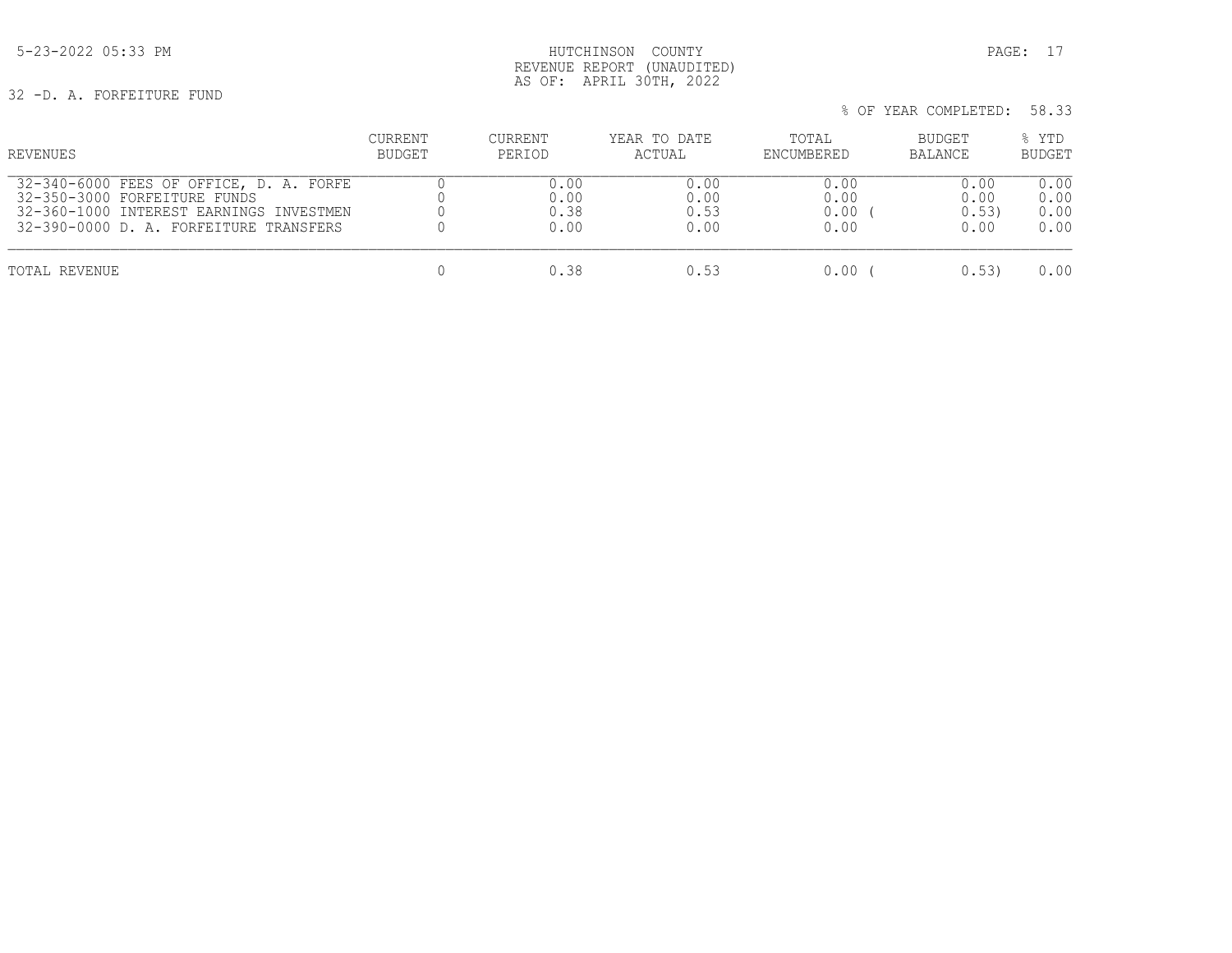## 5-23-2022 05:33 PM HUTCHINSON COUNTY PAGE: 18 REVENUE REPORT (UNAUDITED) AS OF: APRIL 30TH, 2022

33 -SHERIFF FORFEITURE

| REVENUES                                | <b>CURRENT</b> | CURRENT | YEAR TO DATE | TOTAL      | <b>BUDGET</b> | % YTD         |
|-----------------------------------------|----------------|---------|--------------|------------|---------------|---------------|
|                                         | <b>BUDGET</b>  | PERIOD  | ACTUAL       | ENCUMBERED | BALANCE       | <b>BUDGET</b> |
| 33-340-2000 FEES OF OFFICE, SHERIFF FOR |                | 0.00    | 0.00         | 0.00       | 0.00          | 0.00          |
| 33-352-1000 FORFEITURE OR SEIZER        |                | 0.00    | 0.00         | 0.00       | 0.00          | 0.00          |
| 33-360-1000 INTEREST INVESTMENTS        |                | 0.60    | 0.78         | 0.00       | 0.78          | 0.00          |
| TOTAL REVENUE                           |                | 0.60    | 0.78         | 0.00       | 0.78          | 0.00          |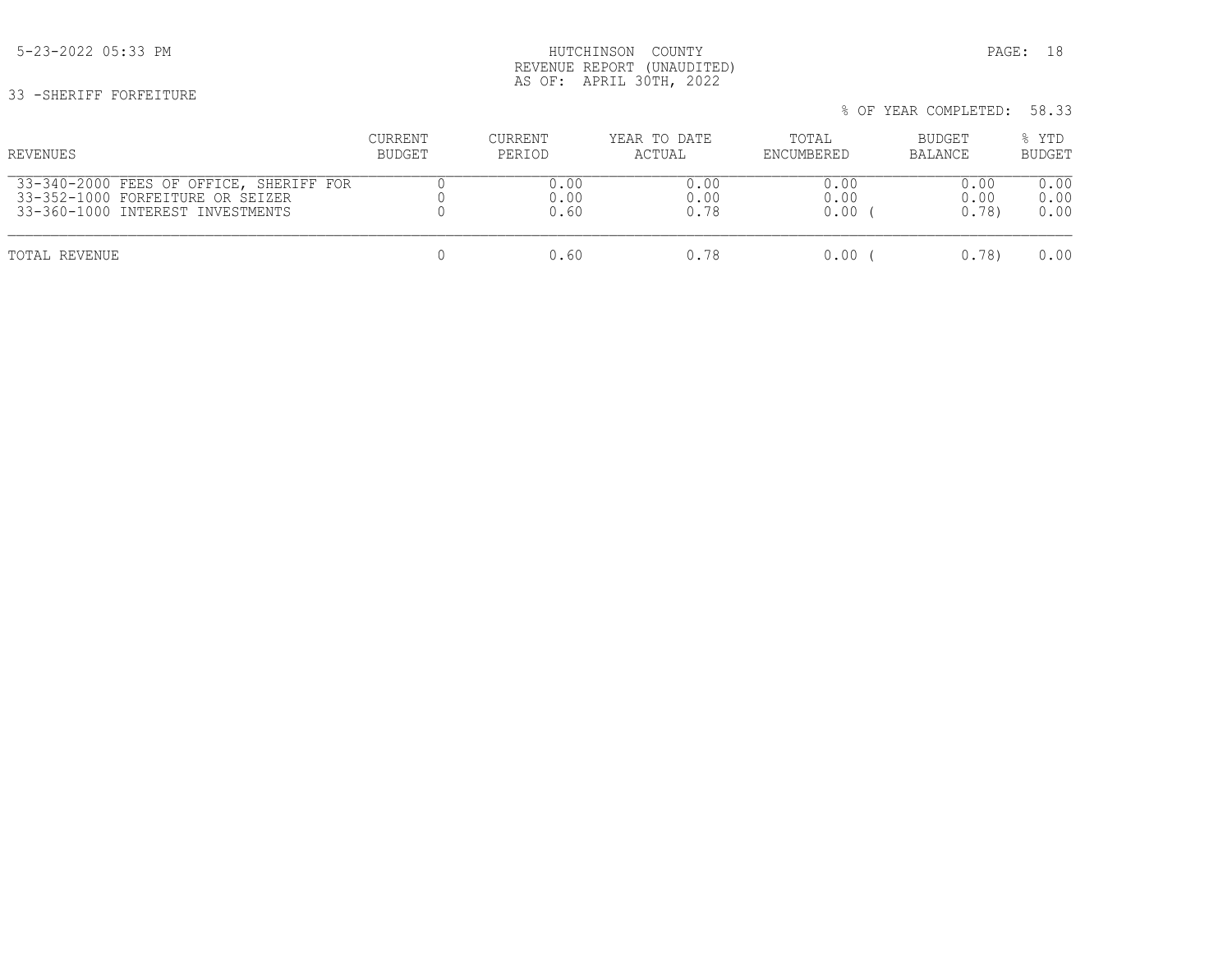## 5-23-2022 05:33 PM HUTCHINSON COUNTY PAGE: 19 REVENUE REPORT (UNAUDITED) AS OF: APRIL 30TH, 2022

34 -DRUG COURT FUND

| % OF YEAR COMPLETED: 58.33 |  |
|----------------------------|--|
|----------------------------|--|

| REVENUES                                                                                                                                                  | CURRENT<br>BUDGET        | CURRENT<br>PERIOD                       | YEAR TO DATE<br>ACTUAL                           | TOTAL<br>ENCUMBERED                  | <b>BUDGET</b><br><b>BALANCE</b>             | % YTD<br><b>BUDGET</b>                    |
|-----------------------------------------------------------------------------------------------------------------------------------------------------------|--------------------------|-----------------------------------------|--------------------------------------------------|--------------------------------------|---------------------------------------------|-------------------------------------------|
| 34-340-4000 C. CLK DRUG COURT<br>FEES<br>34-340-7000 D. CLK DRUG COURT FEES<br>34-360-1000 INTEREST<br>34-368-1000 MISCELLANEOUS<br>34-390-0000 TRANSFERS | .,200<br>.,400<br>57,400 | 227.71<br>65.84<br>9.66<br>0.00<br>0.00 | 1,367.86<br>598.57<br>22.97<br>0.00<br>57,400.00 | 0.00<br>0.00<br>0.00<br>0.00<br>0.00 | 167.86)<br>801.43<br>22.97)<br>0.00<br>0.00 | 113.99<br>42.76<br>0.00<br>0.00<br>100.00 |
| TOTAL REVENUE                                                                                                                                             | 60,000                   | 303.21                                  | 59,389.40                                        | 0.00                                 | 610.60                                      | 98.98                                     |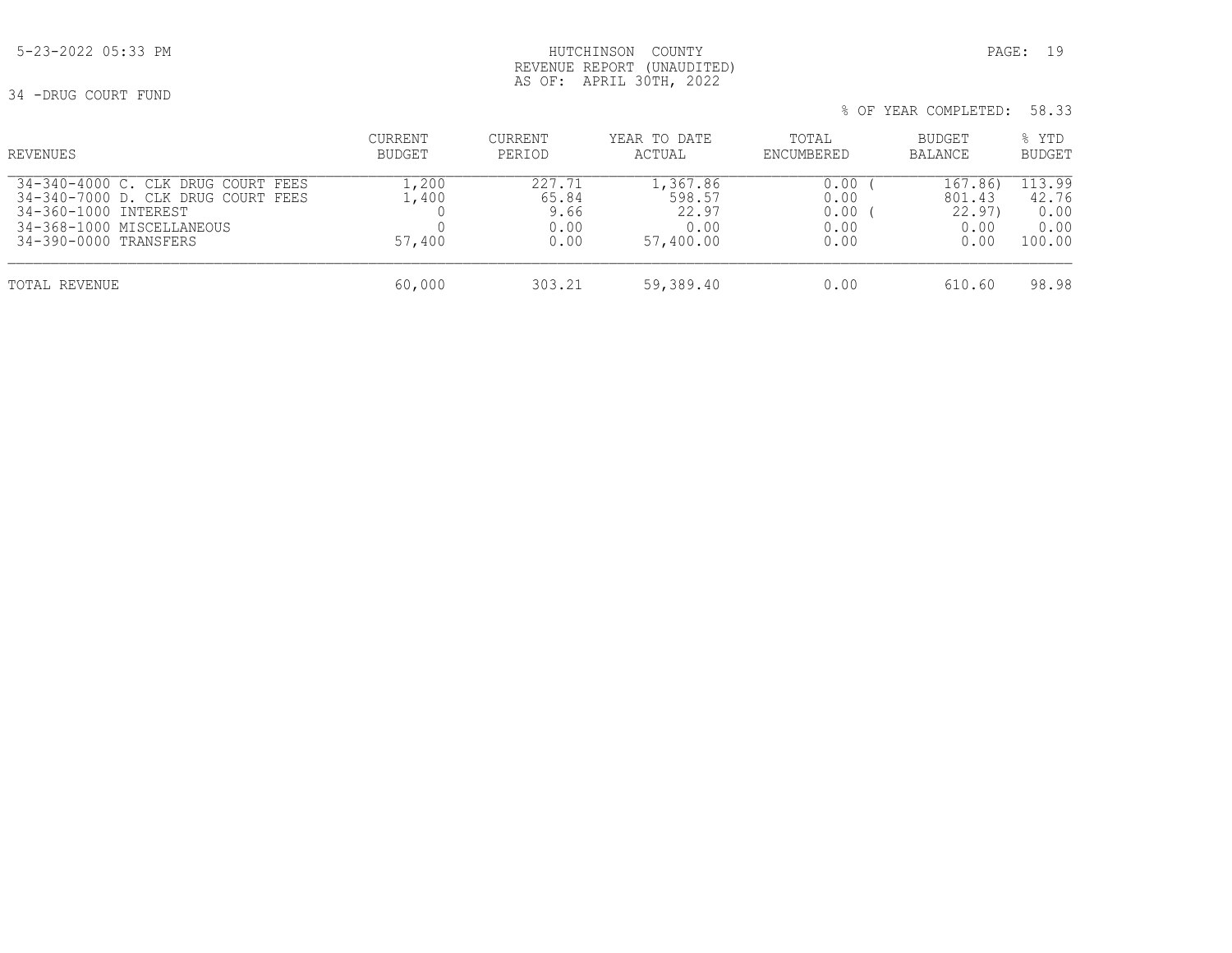5-23-2022 05:33 PM HUTCHINSON COUNTY PAGE: 20 REVENUE REPORT (UNAUDITED) AS OF: APRIL 30TH, 2022

39 -84TH DIST. D.A. PROFESSIO

| REVENUES                           | <b>CURRENT</b> | CURRENT | YEAR TO DATE | TOTAL      | BUDGET  | % YTD         |
|------------------------------------|----------------|---------|--------------|------------|---------|---------------|
|                                    | BUDGET         | PERIOD  | ACTUAL       | ENCUMBERED | BALANCE | <b>BUDGET</b> |
| 39-333-0039 RECEIPTS FROM STATE    |                | 0.00    | 0.00         | 0.00       | 0.00    | 0.00          |
| 39-360-1002 INTEREST FROM CHECKING |                | 0.00    | 0.00         | 0.00       | 0.00    | 0.00          |
| 39-368-1000 MISCELLANEOUS RECEIPTS |                | 0.00    | 0.00         | 0.00       | 0.00    | 0.00          |
| TOTAL REVENUE                      |                | 0.00    | 0.00         | 0.00       | 0.00    | 0.00          |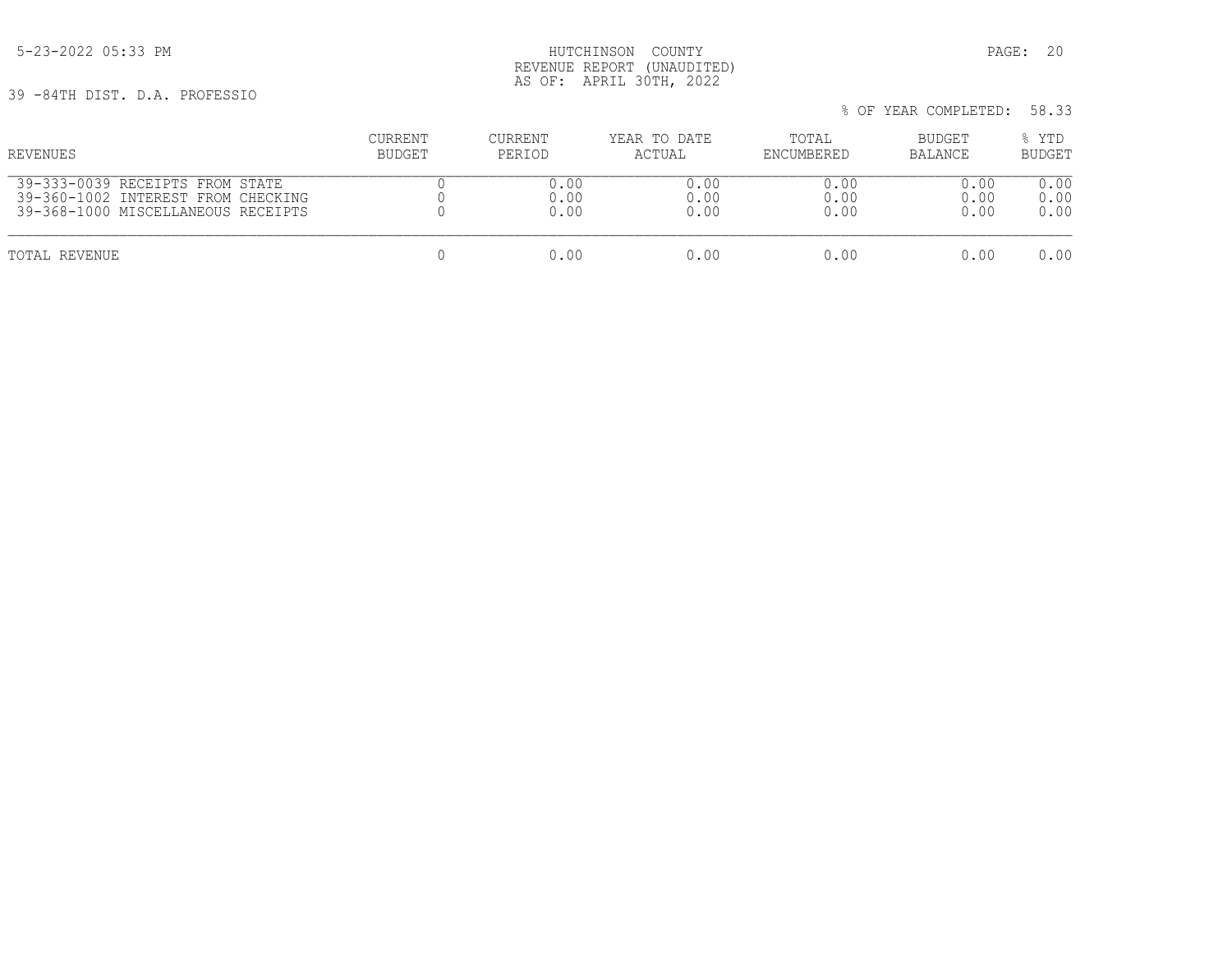40 -COURT FACILITY FUND

|                                                                                                      |                   |                          |                            |                      | % OF YEAR COMPLETED:         | 58.33                  |
|------------------------------------------------------------------------------------------------------|-------------------|--------------------------|----------------------------|----------------------|------------------------------|------------------------|
| REVENUES                                                                                             | CURRENT<br>BUDGET | CURRENT<br>PERIOD        | YEAR TO DATE<br>ACTUAL     | TOTAL<br>ENCUMBERED  | BUDGET<br>BALANCE            | % YTD<br><b>BUDGET</b> |
| 40-340-4000 C. CLK CRT FACILITY FEES<br>40-340-7000 D. CLK CRT FACILITY FEES<br>40-360-1000 INTEREST | 2,150<br>2,850    | 220.00<br>403.06<br>0.04 | 980.00<br>1,331.21<br>0.04 | 0.00<br>0.00<br>0.00 | 1,170.00<br>1,518.79<br>0.04 | 45.58<br>46.71<br>0.00 |
| TOTAL REVENUE                                                                                        | 5,000             | 623.10                   | 2,311.25                   | 0.00                 | 2,688.75                     | 46.23                  |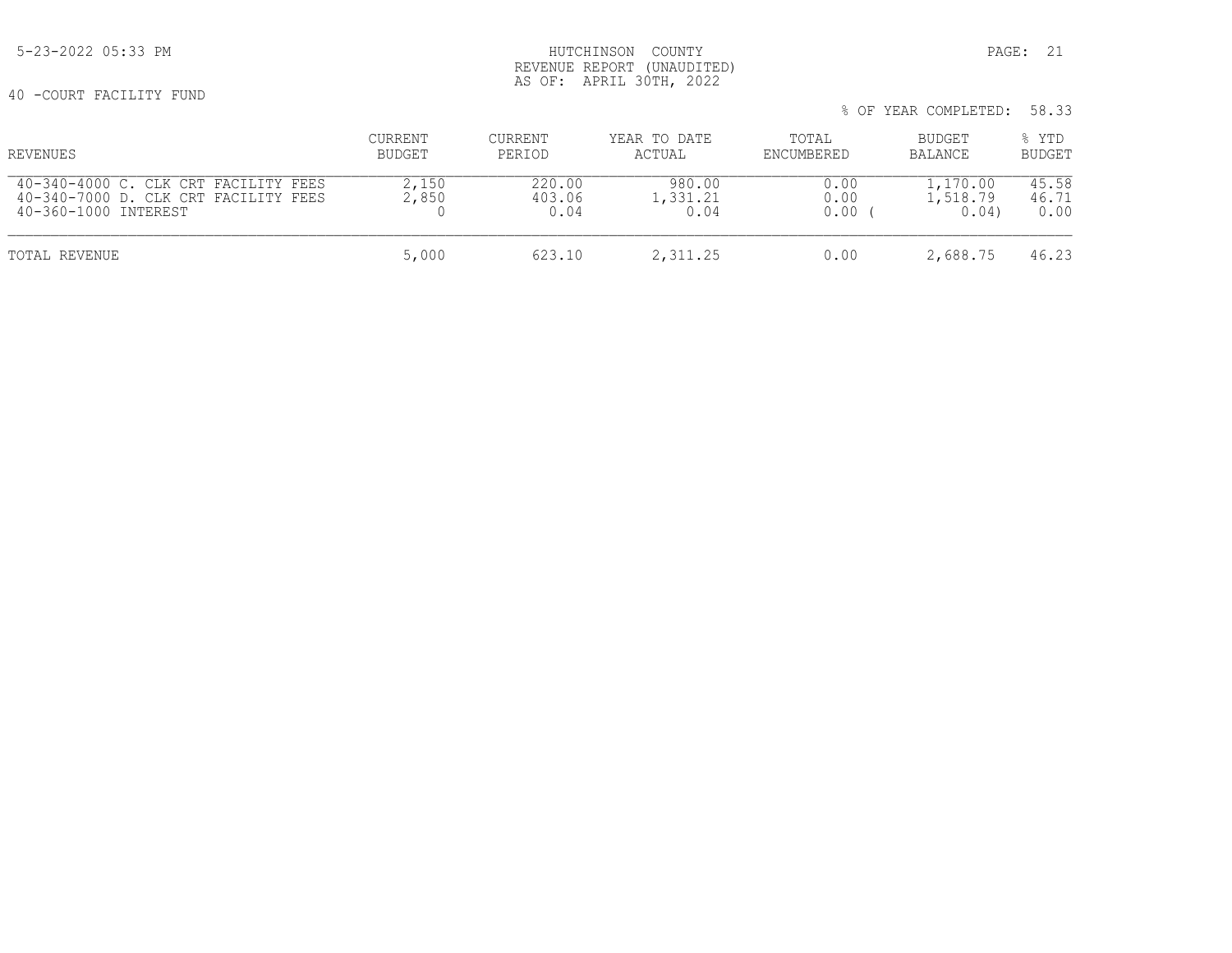## 5-23-2022 05:33 PM HUTCHINSON COUNTY PAGE: 22 REVENUE REPORT (UNAUDITED) AS OF: APRIL 30TH, 2022

42 -SPECIAL ROAD & FLOOD CONT

| REVENUES                                                                                                                                                                                                                                                                          | CURRENT<br><b>BUDGET</b>                         | <b>CURRENT</b><br>PERIOD                                                             | YEAR TO DATE<br>ACTUAL                                                                          | TOTAL<br>ENCUMBERED                                                  | BUDGET<br>BALANCE                                                                  | % YTD<br><b>BUDGET</b>                                                     |
|-----------------------------------------------------------------------------------------------------------------------------------------------------------------------------------------------------------------------------------------------------------------------------------|--------------------------------------------------|--------------------------------------------------------------------------------------|-------------------------------------------------------------------------------------------------|----------------------------------------------------------------------|------------------------------------------------------------------------------------|----------------------------------------------------------------------------|
| 42-310-1100 TAXES, AD VALOREM<br>42-321-2000 AUTO REGISTRATION<br>42-321-2001 \$5.00 FEE<br>42-360-1000 INTEREST FROM INVESTMENTS<br>42-364-1000 SALE OF EQUIPMENT<br>42-368-1000 MISCELLANEOUS INCOME<br>42-368-1100 GRANT DOT<br>42-371-1000 DONATIONS<br>42-390-0000 TRANSFERS | 350,000<br>200,000<br>600<br>14,059<br>1,437,749 | 0.00<br>72,848.33<br>21,580.00<br>253.95<br>0.00<br>2,014.00<br>0.00<br>0.00<br>0.00 | 0.00<br>302,950.00<br>112,300.00<br>590.79<br>0.00<br>11,623.56<br>0.00<br>0.00<br>1,437,749.00 | 0.00<br>0.00<br>0.00<br>0.00<br>0.00<br>0.00<br>0.00<br>0.00<br>0.00 | 0.00<br>47,050.00<br>87,700.00<br>9.21<br>0.00<br>2,435.70<br>0.00<br>0.00<br>0.00 | 0.00<br>86.56<br>56.15<br>98.47<br>0.00<br>82.68<br>0.00<br>0.00<br>100.00 |
| TOTAL REVENUE                                                                                                                                                                                                                                                                     | 2,002,408                                        | 96,696.28                                                                            | 1,865,213.35                                                                                    | 0.00                                                                 | 137, 194.91                                                                        | 93.15                                                                      |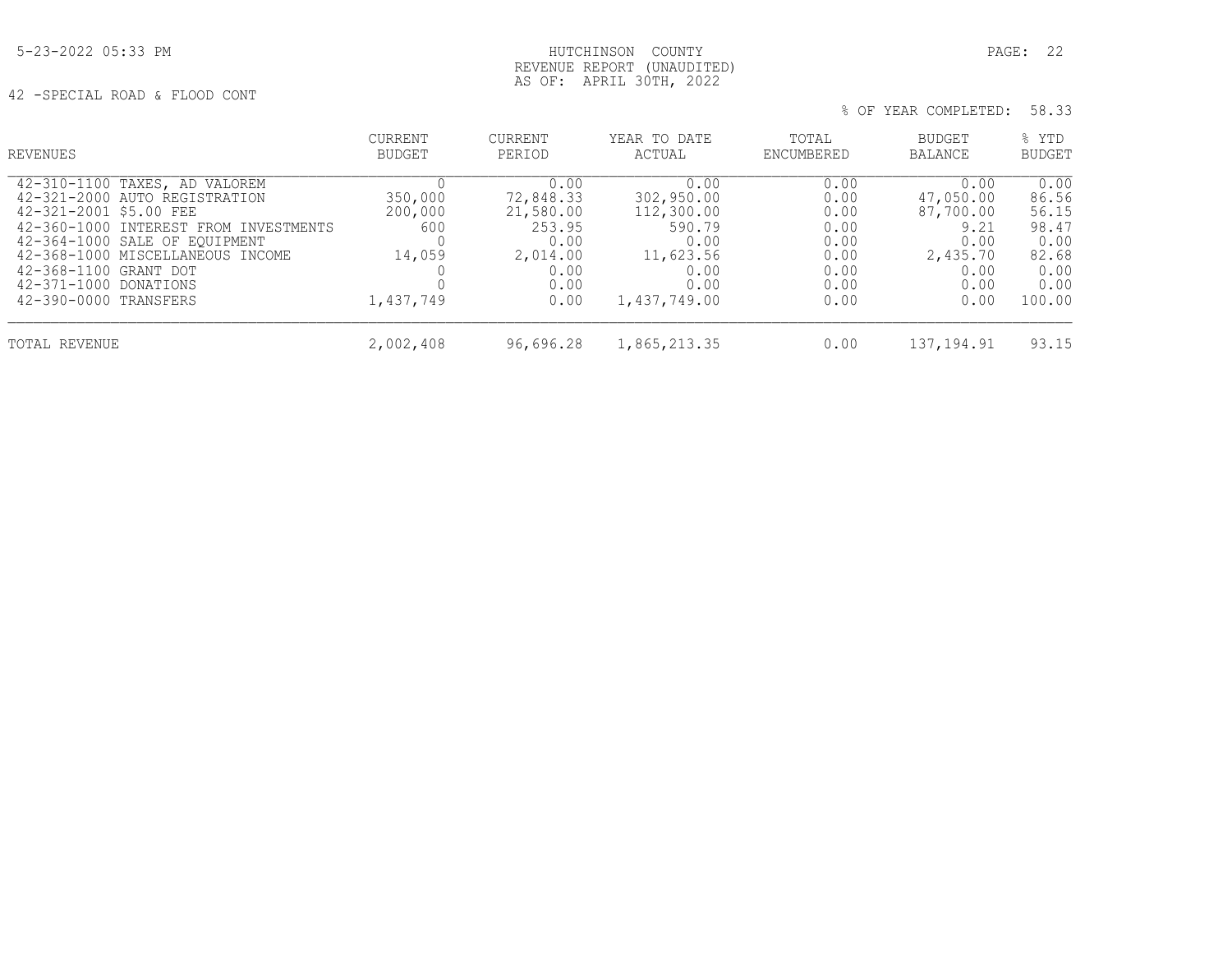43 -LATERAL ROAD FUND

|                                     |         |                |              |            | % OF YEAR COMPLETED: | 58.33         |  |
|-------------------------------------|---------|----------------|--------------|------------|----------------------|---------------|--|
| REVENUES                            | CURRENT | <b>CURRENT</b> | YEAR TO DATE | TOTAL      | BUDGET               | % YTD         |  |
|                                     | BUDGET  | PERIOD         | ACTUAL       | ENCUMBERED | BALANCE              | <b>BUDGET</b> |  |
| 43-333-3000 STATE COMPTROLLER       | 15,930  | 0.00           | 15,264.58    | 0.00       | 665.42               | 95.82         |  |
| 43-360-1000 INTEREST ON INVESTMENTS | 70      | 16.88          | 36.91        | 0.00       | 33.09                | 52.73         |  |
| TOTAL REVENUE                       | 16,000  | 16.88          | 15,301.49    | 0.00       | 698.51               | 95.63         |  |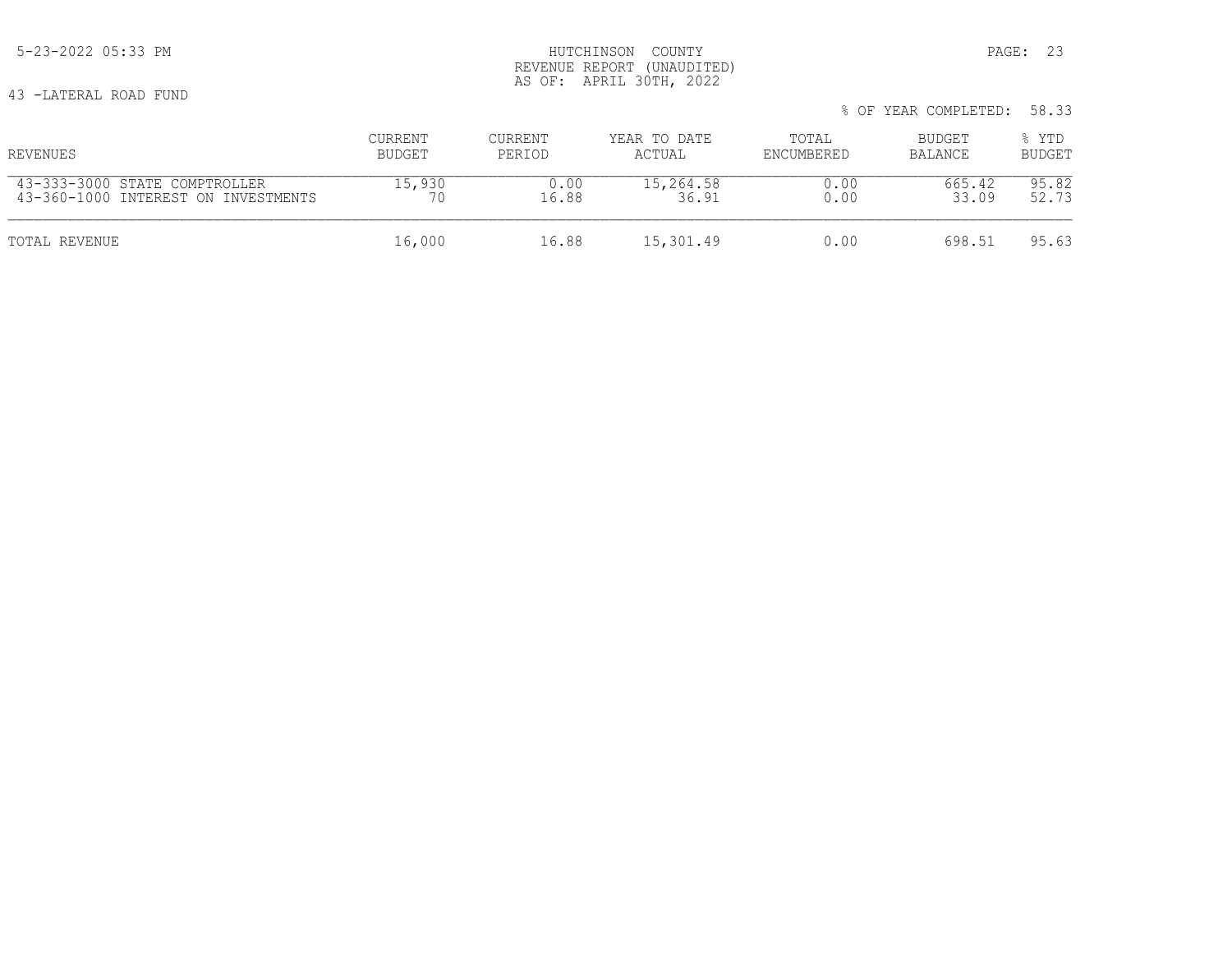## 5-23-2022 05:33 PM HUTCHINSON COUNTY PAGE: 24 REVENUE REPORT (UNAUDITED) AS OF: APRIL 30TH, 2022

44 -C. CLK REC MGMT & PRES

| % OF YEAR COMPLETED: 58.33 |  |
|----------------------------|--|
|----------------------------|--|

| REVENUES                                                                                              | CURRENT<br><b>BUDGET</b> | CURRENT<br>PERIOD                | YEAR TO DATE<br>ACTUAL           | TOTAL<br>ENCUMBERED  | BUDGET<br>BALANCE                     | % YTD<br><b>BUDGET</b>   |
|-------------------------------------------------------------------------------------------------------|--------------------------|----------------------------------|----------------------------------|----------------------|---------------------------------------|--------------------------|
| 44-340-4000 C. CLK RECORD MGMT FEES<br>44-360-1000 INTEREST ON INVESTMENTS<br>44-390-0000 TRANSFER IN | 725                      | 10,935.53<br>117.80<br>31,514.57 | 20,001.91<br>121.90<br>31,514.57 | 0.00<br>0.00<br>0.00 | 19, 276, 91) 2, 758, 88<br>31,514.57) | 112.90) 1,354.44<br>0.00 |
| TOTAL REVENUE                                                                                         | 734                      | 42,567.90                        | 51,638.38                        | 0.00                 | 50,904.38)7,035.20                    |                          |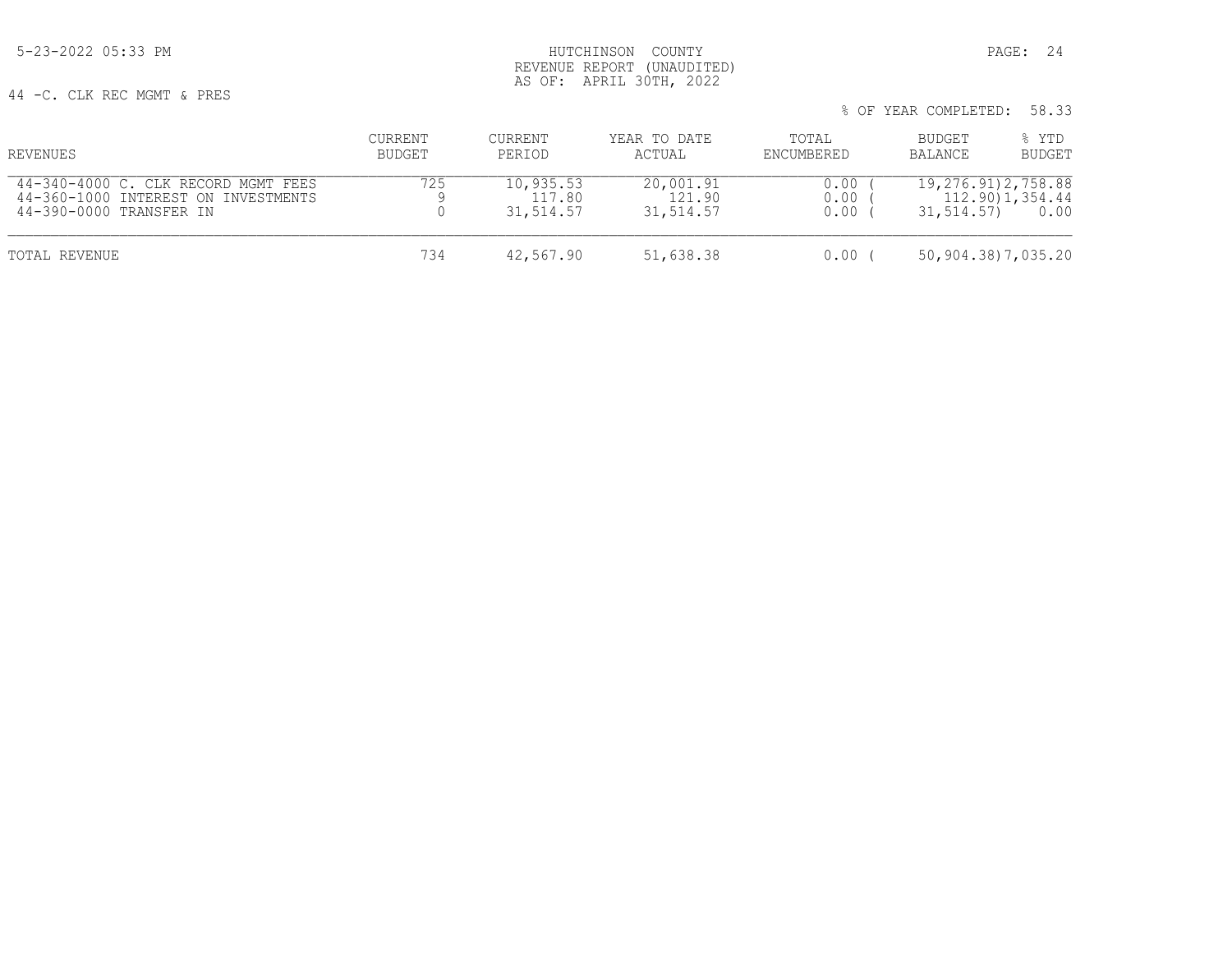45 -D. CLK REC MGMT & PRES

| REVENUES                                                                                                                          | CURRENT<br>BUDGET | CURRENT<br>PERIOD                      | YEAR TO DATE<br>ACTUAL                 | TOTAL<br>ENCUMBERED          | BUDGET<br>BALANCE                          | % YTD<br><b>BUDGET</b>           |
|-----------------------------------------------------------------------------------------------------------------------------------|-------------------|----------------------------------------|----------------------------------------|------------------------------|--------------------------------------------|----------------------------------|
| 45-340-7000 D. CLK RECORDS MGMT FEES<br>45-360-1000 INTEREST ON INVESTMENTS<br>45-368-1000 MISCELLANEOUS<br>45-390-0000 TRANSFERS | 3,000<br>50       | 3,374.36<br>37.70<br>0.00<br>31,514.57 | 4,925.65<br>50.43<br>0.00<br>31,514.57 | 0.00<br>0.00<br>0.00<br>0.00 | 1, 925.65)<br>0.43<br>0.00<br>31, 514, 57) | 164.19<br>100.86<br>0.00<br>0.00 |
| TOTAL REVENUE                                                                                                                     | 3,050             | 34,926.63                              | 36,490.65                              | 0.00                         | 33,440.65)1,196.41                         |                                  |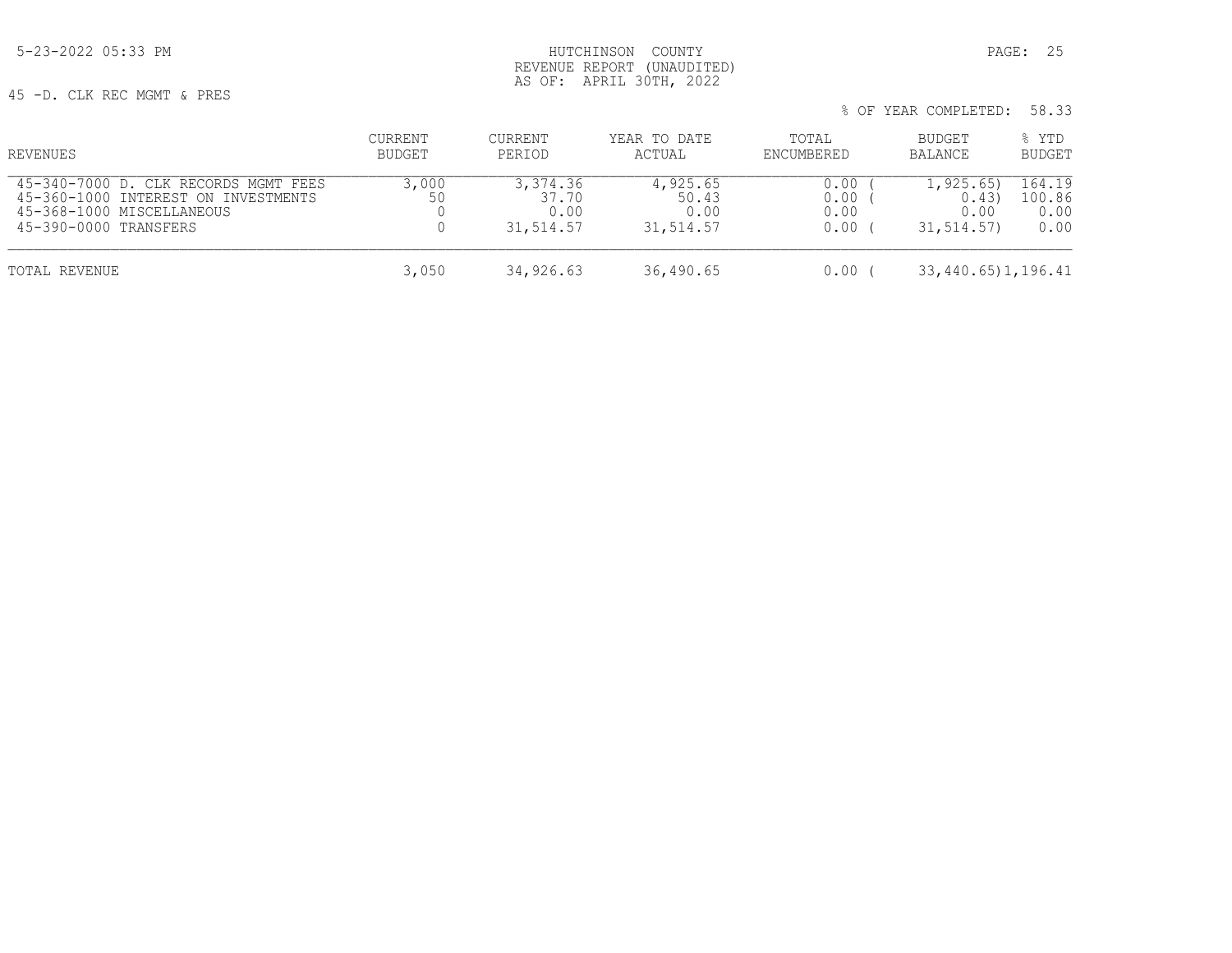% OF YEAR COMPLETED: 58.33

 5-23-2022 05:33 PM HUTCHINSON COUNTY PAGE: 26 REVENUE REPORT (UNAUDITED) AS OF: APRIL 30TH, 2022

46 -RESCUE PLAN 2021

| REVENUES                               | <b>CURRENT</b> | <b>CURRENT</b> | YEAR TO DATE | TOTAL      | BUDGET     | % YTD         |
|----------------------------------------|----------------|----------------|--------------|------------|------------|---------------|
|                                        | BUDGET         | PERIOD         | ACTUAL       | ENCUMBERED | BALANCE    | <b>BUDGET</b> |
| 46-330-1000 GRANT REVENUE              | 926,514        | 0.00           | 0.00         | 0.00       | 926,513.93 | 0.00          |
| 46-360-1000 MISCELLANEOUS, INTEREST ON |                | 394.91         | 991.48       | 0.00       | 991.48)    | 0.00          |
| 46-360-1002 INTEREST FROM CHECKING     |                | 0.00           | 0.00         | 0.00       | 0.00       | 0.00          |
| 46-368-1000 MISCELLANEOUS INCOME       |                | 0.00           | 0.00         | 0.00       | 0.00       | 0.00          |
| TOTAL REVENUE                          | 926,514        | 394.91         | 991.48       | 0.00       | 925,522.45 | 0.11          |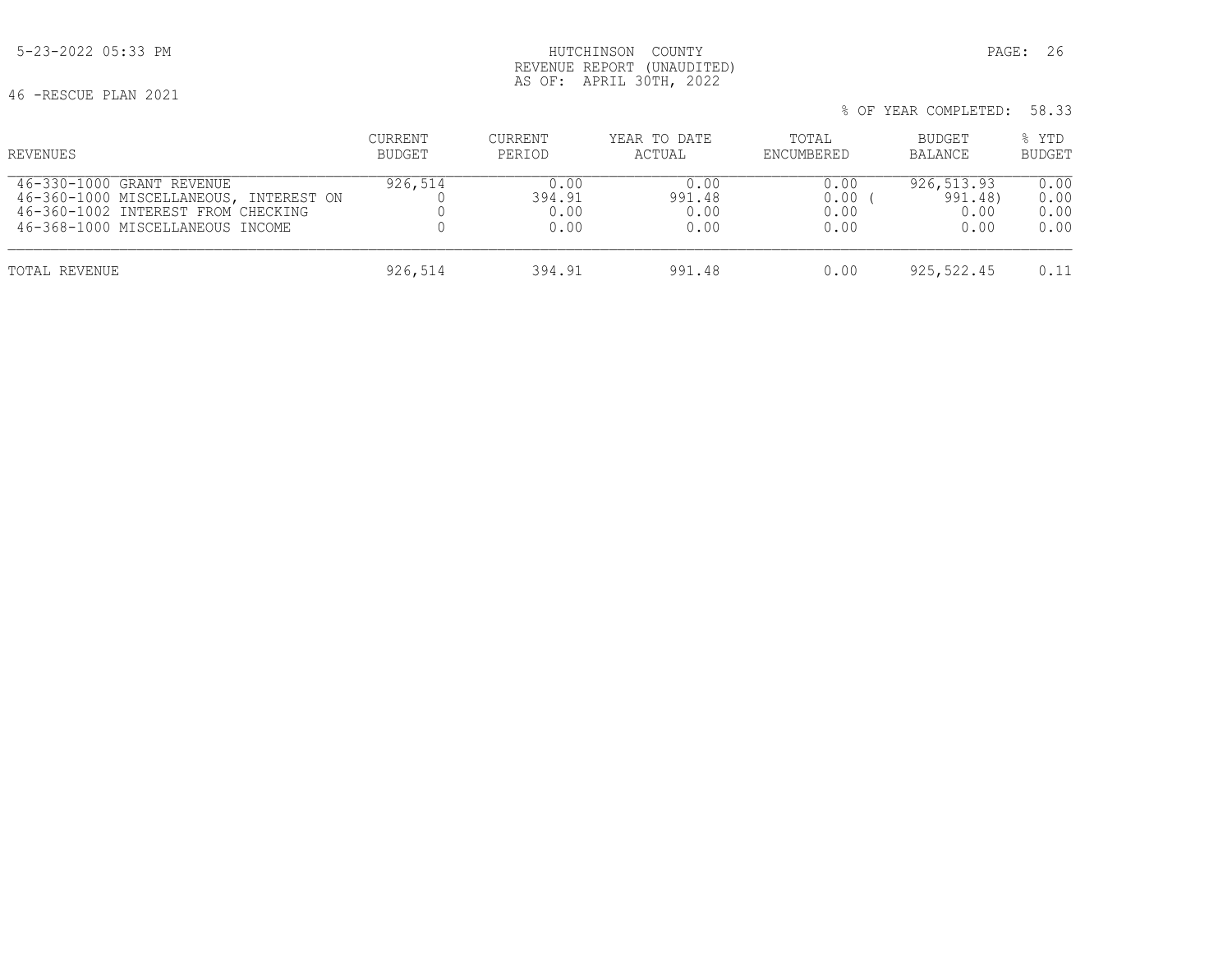50 -SHERIFF LEOSE

## 5-23-2022 05:33 PM HUTCHINSON COUNTY PAGE: 27 REVENUE REPORT (UNAUDITED) AS OF: APRIL 30TH, 2022

| REVENUES                           | CURRENT | CURRENT | YEAR TO DATE | TOTAL      | BUDGET  | % YTD         |
|------------------------------------|---------|---------|--------------|------------|---------|---------------|
|                                    | BUDGET  | PERIOD  | ACTUAL       | ENCUMBERED | BALANCE | <b>BUDGET</b> |
| 50-333-3001 STATE LEOSE ALLOCATION | .,801   | 0.00    | .,801.10     | J.OO       | 0.00    | 100.00        |
| 50-360-1000 INTEREST               |         | 0.02    | 0.02         | 0.00       | 0.02    | 0.00          |
| TOTAL REVENUE                      | 1,801   | 0.02    | 1,801.12     | 0.00       | 0.02)   | 100.00        |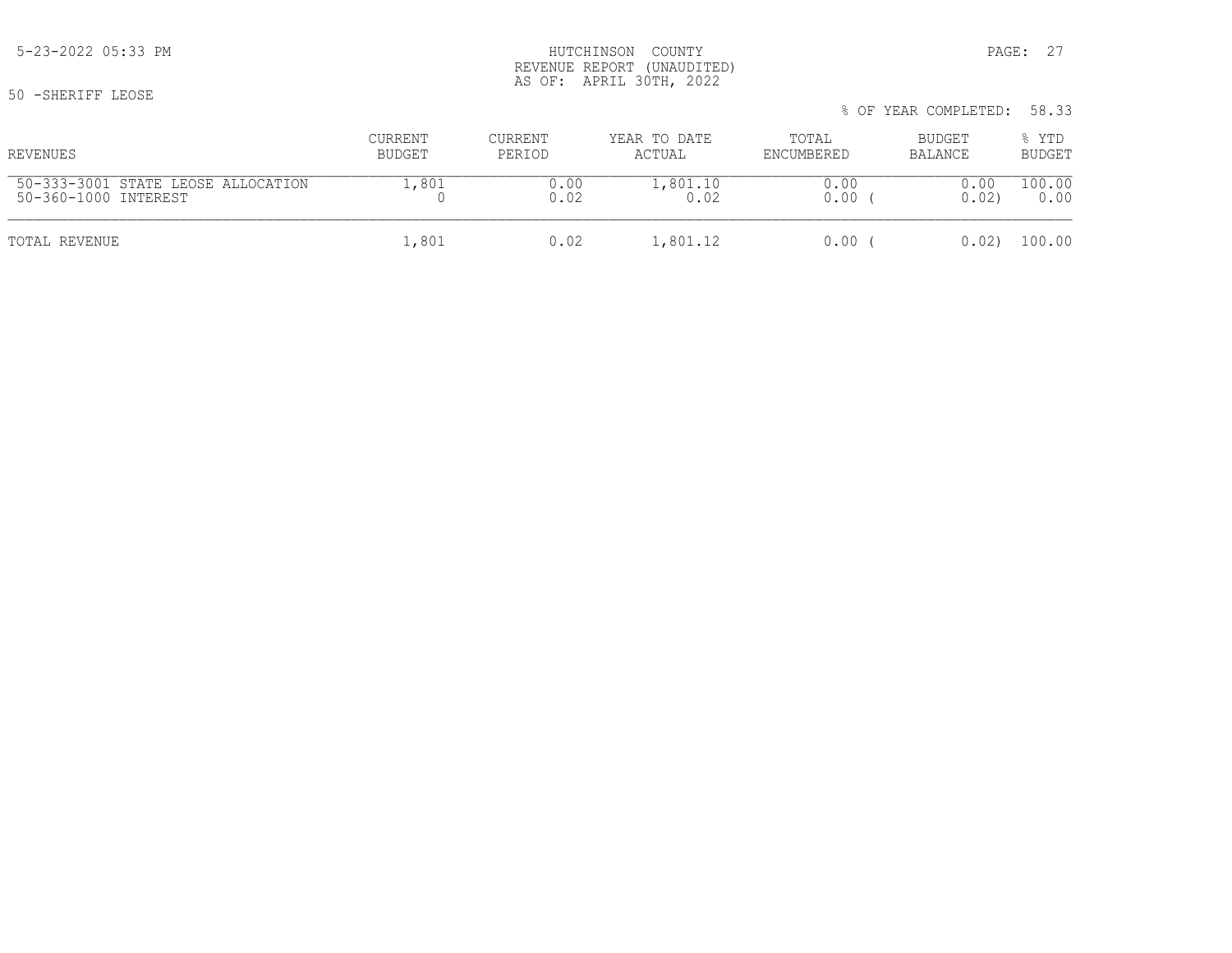% OF YEAR COMPLETED: 58.33 CURRENT CURRENT CURRENT YEAR TO DATE TOTAL BUDGET  $\frac{1}{8}$  YTD<br>BUDGET PERIOD ACTUAL ENCUMBERED BALANCE BUDGET REVENUES BUDGET PERIOD ACTUAL ENCUMBERED BALANCE BUDGET 51-333-3001 STATE LEOSE ALLOCATION 555 0.00 554.65 0.00 0.00 100.00 TOTAL REVENUE 555 0.00 554.65 0.00 0.00 100.00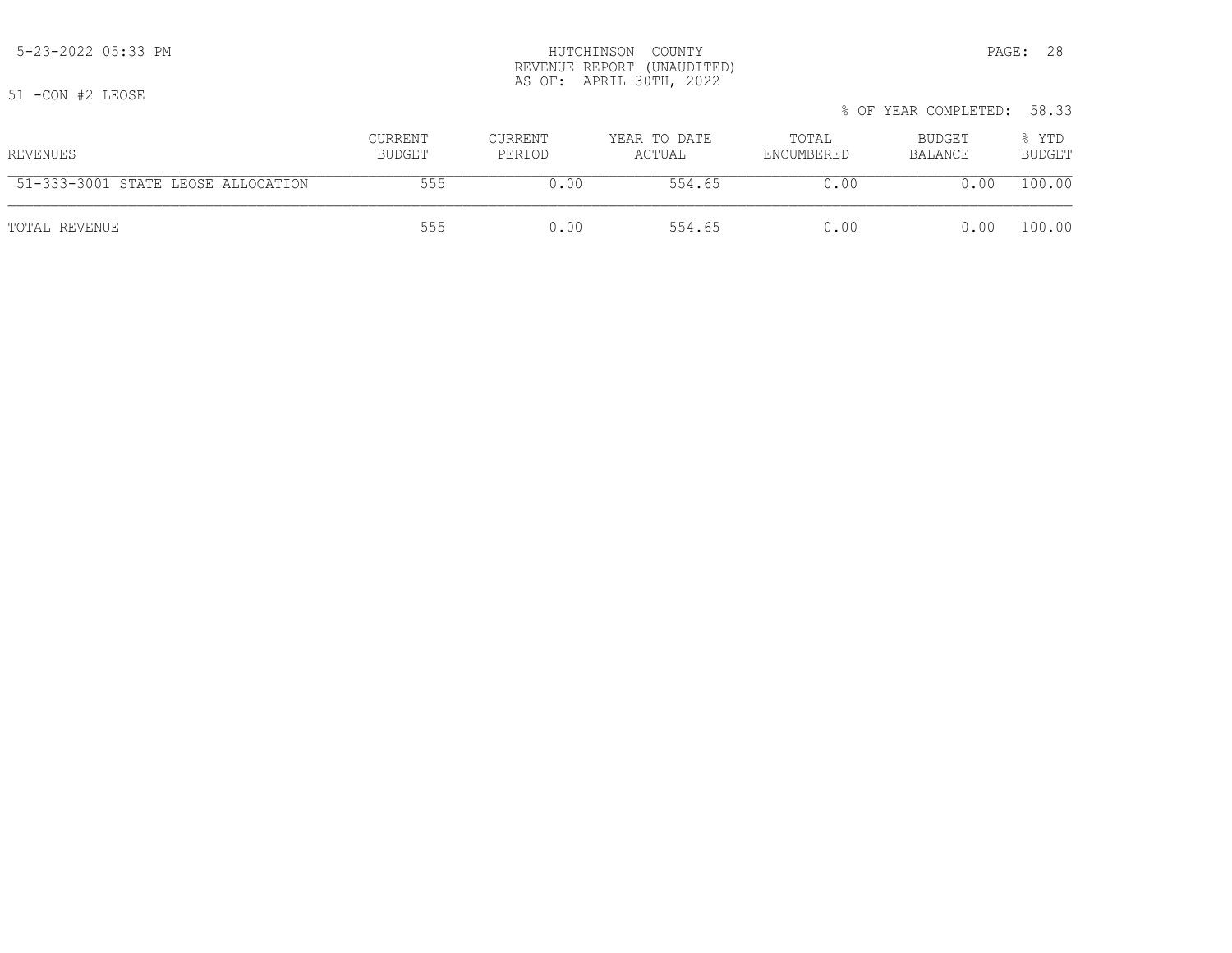#### 5-23-2022 05:33 PM HUTCHINSON COUNTY PAGE: 29 REVENUE REPORT (UNAUDITED) AS OF: APRIL 30TH, 2022

52 -CON#1 LEOSE

| <u>ے ب</u><br>UUIN HILLUULI        |                   |                   |                        |                     | % OF YEAR COMPLETED: 58.33 |                        |
|------------------------------------|-------------------|-------------------|------------------------|---------------------|----------------------------|------------------------|
| REVENUES                           | CURRENT<br>BUDGET | CURRENT<br>PERIOD | YEAR TO DATE<br>ACTUAL | TOTAL<br>ENCUMBERED | BUDGET<br>BALANCE          | % YTD<br><b>BUDGET</b> |
| 52-333-3001 STATE LEOSE ALLOCATION | 539               | 0.00              | 538.56                 | 0.00                | 0.00                       | 100.00                 |
| TOTAL REVENUE                      | 539               | 0.00              | 538.56                 | 0.00                | 0.00                       | 100.00                 |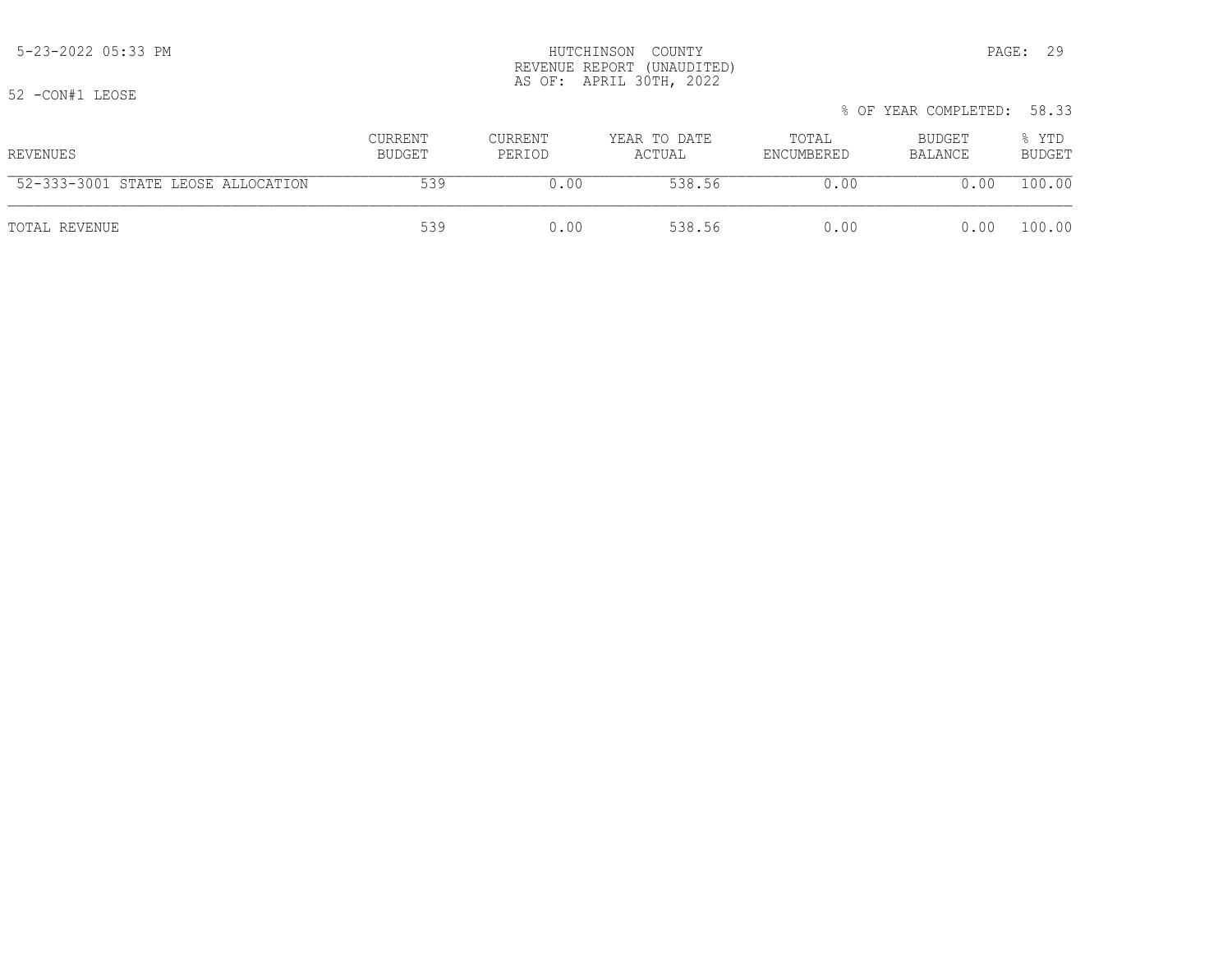53 -LANGUAGE ACCESS FUND

| REVENUES                                                                                                                                                                                       | CURRENT<br>BUDGET        | <b>CURRENT</b><br>PERIOD                  | YEAR TO DATE<br>ACTUAL                       | TOTAL<br>ENCUMBERED                  | BUDGET<br><b>BALANCE</b>                    | % YTD<br><b>BUDGET</b>                   |
|------------------------------------------------------------------------------------------------------------------------------------------------------------------------------------------------|--------------------------|-------------------------------------------|----------------------------------------------|--------------------------------------|---------------------------------------------|------------------------------------------|
| 53-340-4000 C. CLK LANGUAGE ACCESS FEES<br>53-340-7000 D. CLK LANGUAGE ACCESS FEES<br>53-340-8002 JP #2 LANGUAGE ACCESS FEES<br>53-340-8003 JP #1 LANGUAGE ACCESS FEES<br>53-360-1000 INTEREST | 270<br>345<br>225<br>660 | 18.00<br>60.46<br>55.00<br>120.00<br>0.02 | 132.00<br>199.06<br>155.00<br>305.00<br>0.02 | 0.00<br>0.00<br>0.00<br>0.00<br>0.00 | 138.00<br>145.94<br>70.00<br>355.00<br>0.02 | 48.89<br>57.70<br>68.89<br>46.21<br>0.00 |
| TOTAL REVENUE                                                                                                                                                                                  | 1,500                    | 253.48                                    | 791.08                                       | 0.00                                 | 708.92                                      | 52.74                                    |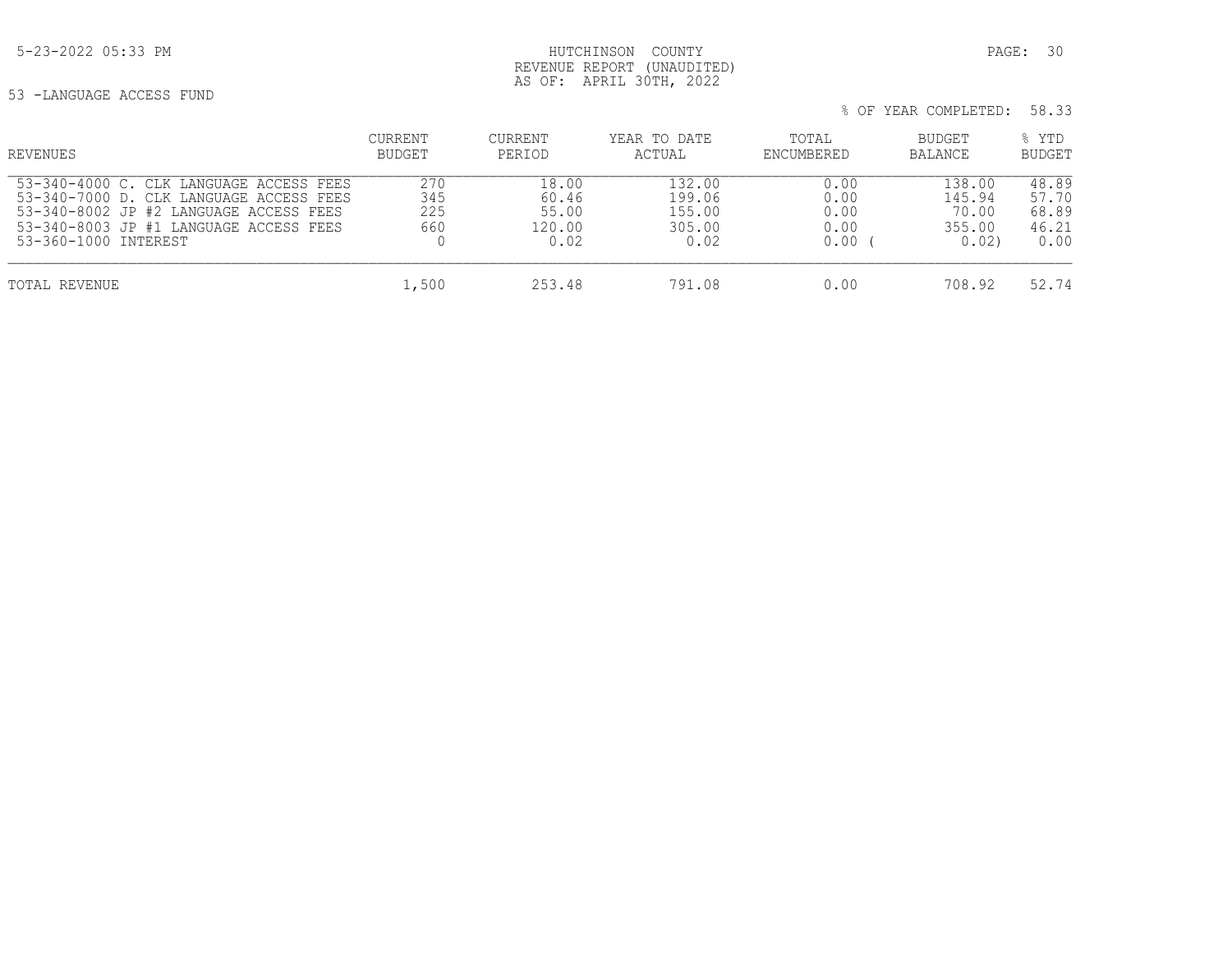## 5-23-2022 05:33 PM HUTCHINSON COUNTY PAGE: 31 REVENUE REPORT (UNAUDITED) AS OF: APRIL 30TH, 2022

54 -COUNTY JURY FUND

| % OF YEAR COMPLETED: 58.33 |  |
|----------------------------|--|
|----------------------------|--|

| REVENUES                                                                                                                                                                       | CURRENT<br><b>BUDGET</b>    | <b>CURRENT</b><br>PERIOD                 | YEAR TO DATE<br>ACTUAL                      | TOTAL<br>ENCUMBERED                  | <b>BUDGET</b><br><b>BALANCE</b>              | % YTD<br><b>BUDGET</b>                   |
|--------------------------------------------------------------------------------------------------------------------------------------------------------------------------------|-----------------------------|------------------------------------------|---------------------------------------------|--------------------------------------|----------------------------------------------|------------------------------------------|
| 54-340-4000 C. CLK COUNTY JURY FEES<br>54-340-7000 D. CLK COUNTY JURY FEES<br>54-340-8002 JP #2 COUNTY JURY FEES<br>54-340-8003 JP #1 COUNTY JURY FEES<br>54-360-1000 INTEREST | 1,85<br>.,475<br>285<br>255 | 121.40<br>204.98<br>7.08<br>7.89<br>0.02 | 526.91<br>687.08<br>120.22<br>85.77<br>0.02 | 0.00<br>0.00<br>0.00<br>0.00<br>0.00 | 658.09<br>787.92<br>164.78<br>169.23<br>0.02 | 44.46<br>46.58<br>42.18<br>33.64<br>0.00 |
| TOTAL REVENUE                                                                                                                                                                  | 3,200                       | 341.37                                   | 1,420.00                                    | 0.00                                 | 1,780.00                                     | 44.38                                    |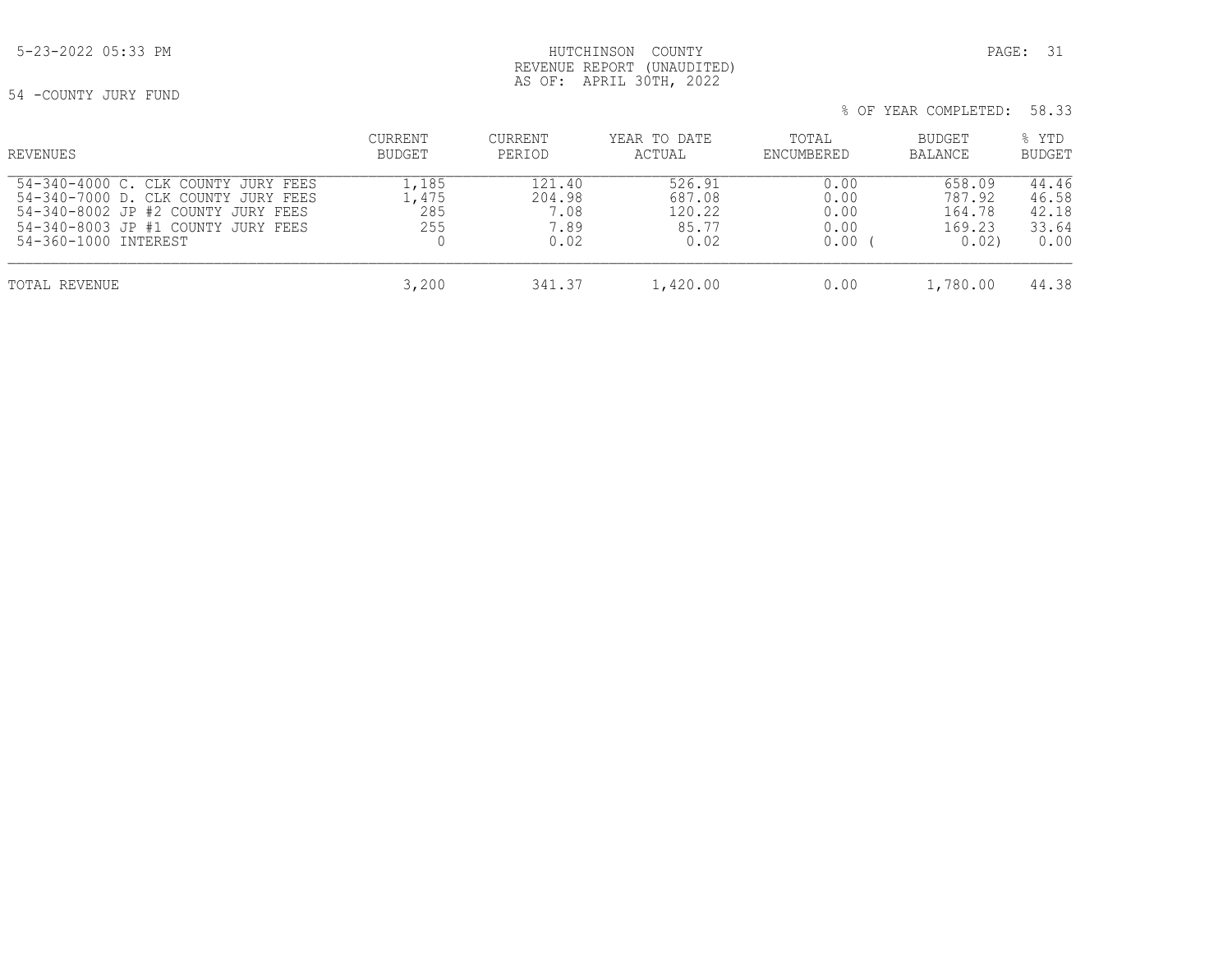|                                         |                   |                          |                        | % OF YEAR COMPLETED: 58.33 |                   |                        |  |
|-----------------------------------------|-------------------|--------------------------|------------------------|----------------------------|-------------------|------------------------|--|
| REVENUES                                | CURRENT<br>BUDGET | <b>CURRENT</b><br>PERIOD | YEAR TO DATE<br>ACTUAL | TOTAL<br>ENCUMBERED        | BUDGET<br>BALANCE | % YTD<br><b>BUDGET</b> |  |
| 55-340-4000 C. CLK JUD EDUC & SUPPORT F | 550               | 65.00                    | 255.00                 | 0.00                       | 295.00            | 46.36                  |  |
| TOTAL REVENUE                           | 550               | 65.00                    | 255.00                 | 0.00                       | 295.00            | 46.36                  |  |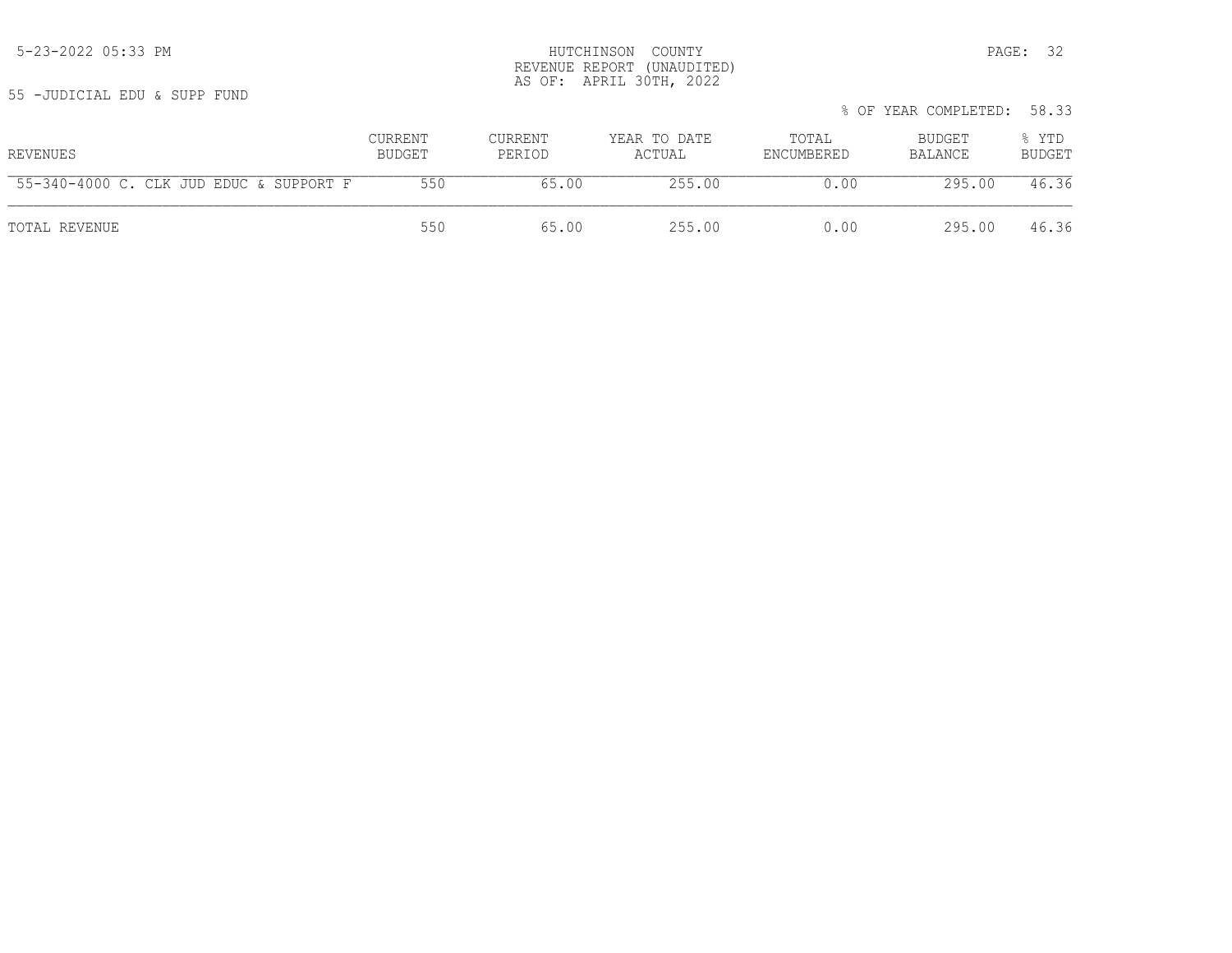## 5-23-2022 05:33 PM HUTCHINSON COUNTY PAGE: 33 REVENUE REPORT (UNAUDITED) AS OF: APRIL 30TH, 2022

| REVENUES                                                                                                                                                                                                                                | <b>CURRENT</b><br><b>BUDGET</b>   | <b>CURRENT</b><br>PERIOD                                             | YEAR TO DATE<br>ACTUAL                                                       | TOTAL<br>ENCUMBERED                                          | BUDGET<br><b>BALANCE</b>                                                    | % YTD<br><b>BUDGET</b>                                           |
|-----------------------------------------------------------------------------------------------------------------------------------------------------------------------------------------------------------------------------------------|-----------------------------------|----------------------------------------------------------------------|------------------------------------------------------------------------------|--------------------------------------------------------------|-----------------------------------------------------------------------------|------------------------------------------------------------------|
| 80-330-1000 GRANT<br>80-360-1000 INTEREST ON INVESTMENTS<br>80-368-1000 MISCELLANEOUS INCOME<br>80-370-1000 HANGER LEASE<br>80-370-1001 AIRPORT HOUSE<br>80-370-4000 RECEIPTS<br>80-370-4001 RETIREE INSURANCE<br>80-371-1000 DONATIONS | 50,000<br>400<br>2,400<br>450,000 | 0.00<br>62.71<br>0.00<br>0.00<br>200.00<br>91,210.57<br>0.00<br>0.00 | 7,027.81<br>356.13<br>0.00<br>0.00<br>1,200.00<br>415,437.67<br>0.00<br>0.00 | 0.00<br>0.00<br>0.00<br>0.00<br>0.00<br>0.00<br>0.00<br>0.00 | 42,972.19<br>43.87<br>0.00<br>0.00<br>1,200.00<br>34,562.33<br>0.00<br>0.00 | 14.06<br>89.03<br>0.00<br>0.00<br>50.00<br>92.32<br>0.00<br>0.00 |
| 80-371-2000 GAIN OR LOSS ON ASSET SALE<br>80-390-0000 TRANSFERS<br>TOTAL REVENUE                                                                                                                                                        | 331,023<br>833,823                | 0.00<br>0.00<br>91,473.28                                            | 0.00<br>331,023.00<br>755,044.61                                             | 0.00<br>0.00<br>0.00                                         | 0.00<br>0.00<br>78,778.39                                                   | 0.00<br>100.00<br>90.55                                          |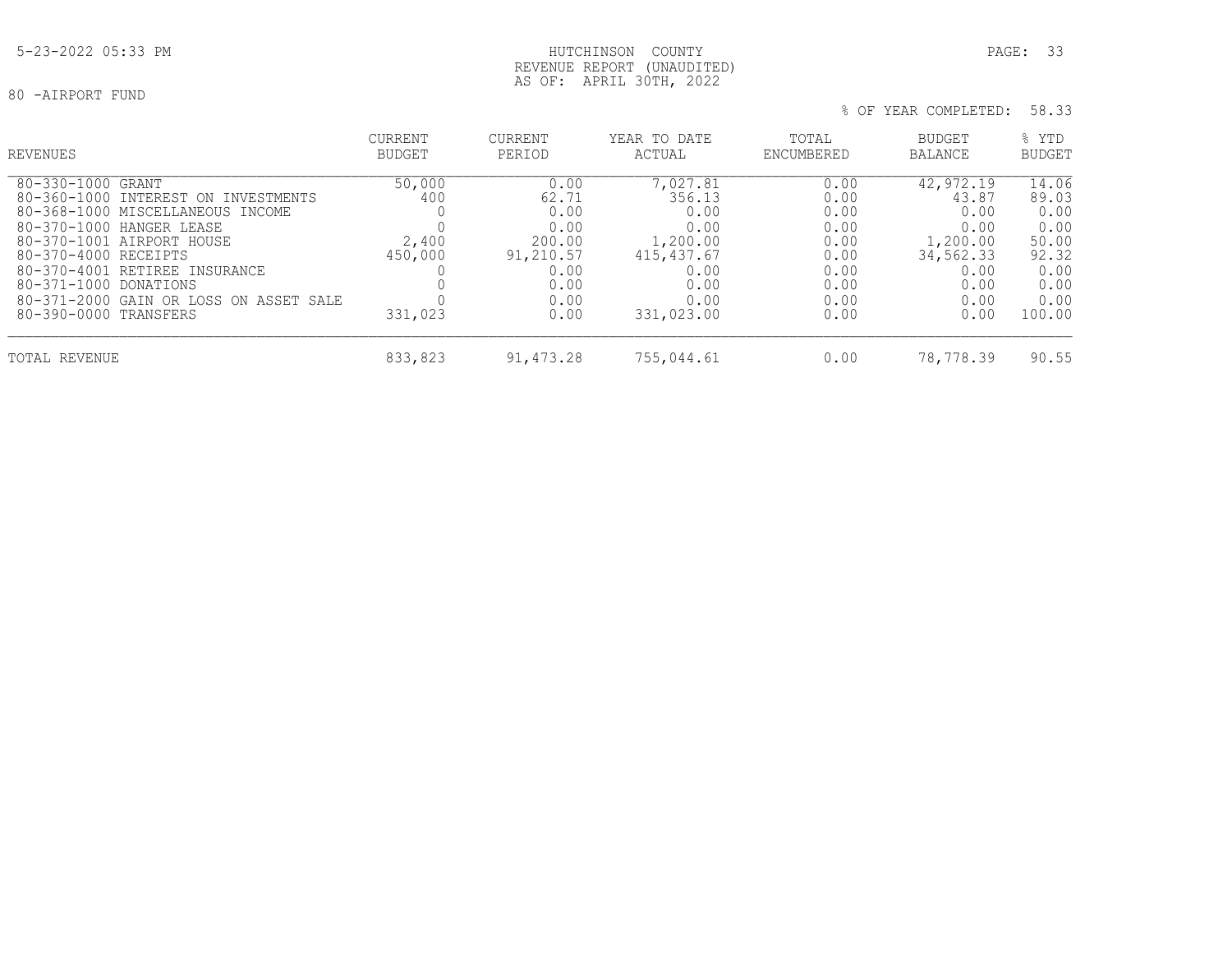## 5-23-2022 05:33 PM HUTCHINSON COUNTY PAGE: 34 REVENUE REPORT (UNAUDITED) AS OF: APRIL 30TH, 2022

81 -MUSEUM FUND

| <b>REVENUES</b>                        | <b>CURRENT</b><br><b>BUDGET</b> | CURRENT<br>PERIOD | YEAR TO DATE<br>ACTUAL | TOTAL<br>ENCUMBERED | <b>BUDGET</b><br><b>BALANCE</b> | % YTD<br><b>BUDGET</b> |
|----------------------------------------|---------------------------------|-------------------|------------------------|---------------------|---------------------------------|------------------------|
| 81-360-1000 INTEREST ON INVESTMENTS    | 100                             | 27.10             | 70.37                  | 0.00                | 29.63                           | 70.37                  |
| 81-360-1001 AAF                        |                                 | 0.00              | 0.00                   | 0.00                | 0.00                            | 0.00                   |
| 81-360-1002 AAF                        |                                 | 0.00              | 0.00                   | 0.00                | 0.00                            | 0.00                   |
| 81-360-1003 AAF                        |                                 | 0.00              | 0.00                   | 0.00                | 0.00                            | 0.00                   |
| 81-367-1001 COLLECTIONS CARE           |                                 | 0.00              | 0.00                   | 0.00                | 0.00                            | 0.00                   |
| 81-367-1002 EXHIBITS                   |                                 | 0.00              | 0.00                   | 0.00                | 0.00                            | 0.00                   |
| 81-367-1003 SPUDDER                    |                                 | 0.00              | 0.00                   | 0.00                | 0.00                            | 0.00                   |
| 81-367-1004 LAND                       |                                 | 0.00              | 0.00                   | 0.00                | 0.00                            | 0.00                   |
| 81-368-1000 MISCELLANEOUS INCOME       |                                 | 0.00              | 20.00                  | $0.00$ (            | 20.00                           | 0.00                   |
| 81-370-4000 REGULAR, RECEIPTS          | 2,000                           | 50.00             | 486.00                 | 0.00                | 1,514.00                        | 24.30                  |
| 81-370-4001 HOTEL & MOTEL TAX          |                                 | 0.00              | 0.00                   | 0.00                | 0.00                            | 0.00                   |
| 81-370-4002 BUILDING FUND, RECEIPTS    |                                 | 0.00              | 0.00                   | 0.00                | 0.00                            | 0.00                   |
| 81-370-4003 EDUCATIONAL FUND, RECEIPTS |                                 | 0.00              | 0.00                   | 0.00                | 0.00                            | 0.00                   |
| 81-370-4004 SAVE THE DERRICK           |                                 | 0.00              | 0.00                   | 0.00                | 0.00                            | 0.00                   |
| 81-370-4006 GRANT                      |                                 | 0.00              | 0.00                   | 0.00                | 0.00                            | 0.00                   |
| 81-370-4007 GIFT SHOP                  | 4,000                           | 297.82            | 902.16                 | 0.00                | 3,097.84                        | 22.55                  |
| 81-370-4008 MACK TRUCK                 |                                 | 0.00              | 0.00                   | 0.00                | 0.00                            | 0.00                   |
| 81-390-0000 TRANSFER IN                | 202,808                         | 0.00              | 202,808.00             | 0.00                | 0.00                            | 100.00                 |
| TOTAL REVENUE                          | 208,908                         | 374.92            | 204,286.53             | 0.00                | 4,621.47                        | 97.79                  |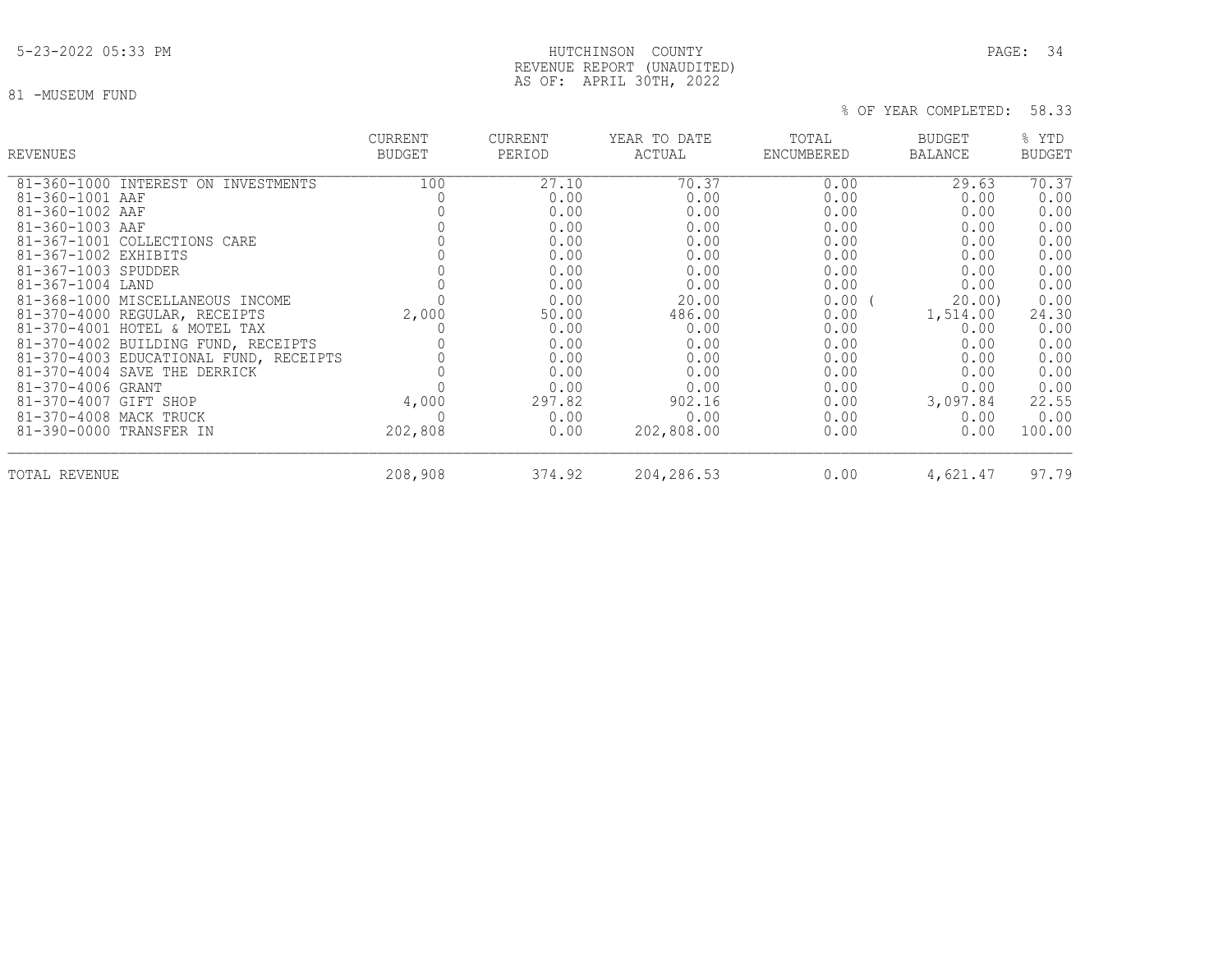5-23-2022 05:33 PM HUTCHINSON COUNTY PAGE: 35 REVENUE REPORT (UNAUDITED) AS OF: APRIL 30TH, 2022

84 -JAIL COMMISSARY FUND

 % OF YEAR COMPLETED: 58.33 CURRENT CURRENT YEAR TO DATE TOTAL BUDGET % YTD REVENUES BUDGET PERIOD ACTUAL ENCUMBERED BALANCE BUDGET  $\begin{array}{cccccccccccccc} 84-360-1002 & \text{INTEREST INCOME} & & & & & 0 & & & 0.00 & & & & 0.00 & & & & 0.00 & & & & 0.00 & & & & 0.00 & & & & & 0.00 & & & & & 0.00 & & & & & 0.00 & & & & & 0.00 & & & & & & 0.00 & & & & & & 0.00 & & & & & & 0.00 & & & & & & 0.00 & & & & & & 0.00 & & & & & & 0.00 & & & & & & 0.00 & & & & & & 0.00 & & & & & & & 0$  84-370-4000 RECEIPTS 0 0.00 0.00 0.00 0.00 0.00 84-380-0555 SALES TOTAL REVENUE 0 0.00 0.00 0.00 0.00 0.00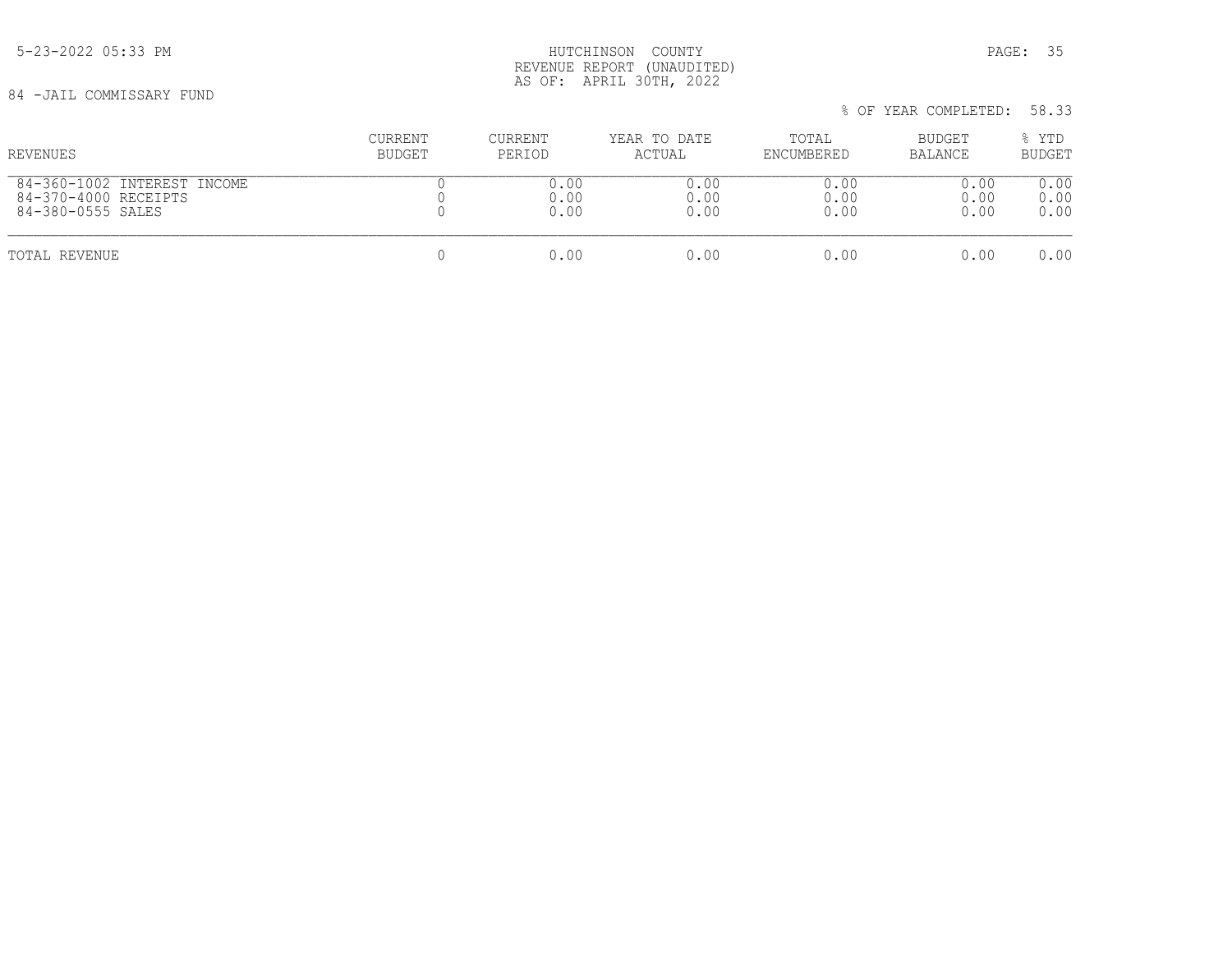| REVENUES                 | CURRENT<br>BUDGET | CURRENT<br>PERIOD | YEAR TO DATE<br>ACTUAL | TOTAL<br>ENCUMBERED | BUDGET<br>BALANCE | % YTD<br><b>BUDGET</b> |
|--------------------------|-------------------|-------------------|------------------------|---------------------|-------------------|------------------------|
| 96-368-1000 MISC. INCOME |                   | 0.00              | 0.00                   | 0.00                | 0.00              | 0.00                   |
| TOTAL REVENUE            |                   | 0.00              | 0.00                   | 0.00                | 0.00              | 0.00                   |